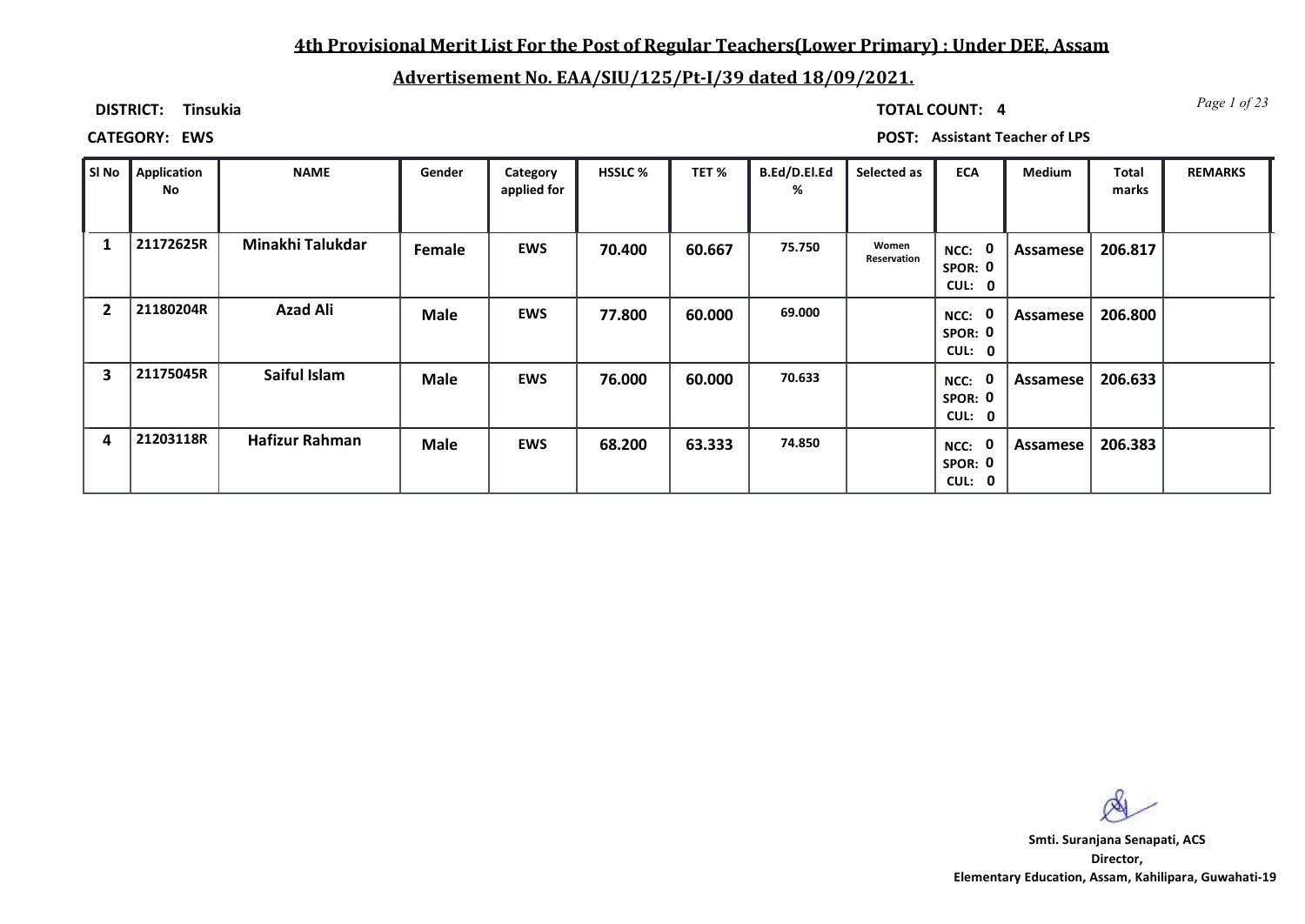*Page 2 of 23* **TOTAL COUNT: 1**

**DISTRICT: Tinsukia**

**CATEGORY: EWS POST: Assistant Teacher of LPS**

| l SI No | Application<br><b>No</b> | <b>NAME</b>  | Gender | Category<br>applied for | <b>HSSLC %</b> | TET %  | <b>B.Ed/D.El.Ed</b><br>% | Selected as | <b>ECA</b>                   | <b>Medium</b> | Total<br>marks | <b>REMARKS</b> |
|---------|--------------------------|--------------|--------|-------------------------|----------------|--------|--------------------------|-------------|------------------------------|---------------|----------------|----------------|
|         | 21176287R                | Rehana Begum | Female | <b>EWS</b>              | 72.400         | 66.000 | 78.750                   |             | NCC: 10<br>SPOR: 0<br>CUL: 0 | Hindi         | 227.150        |                |

 $\infty$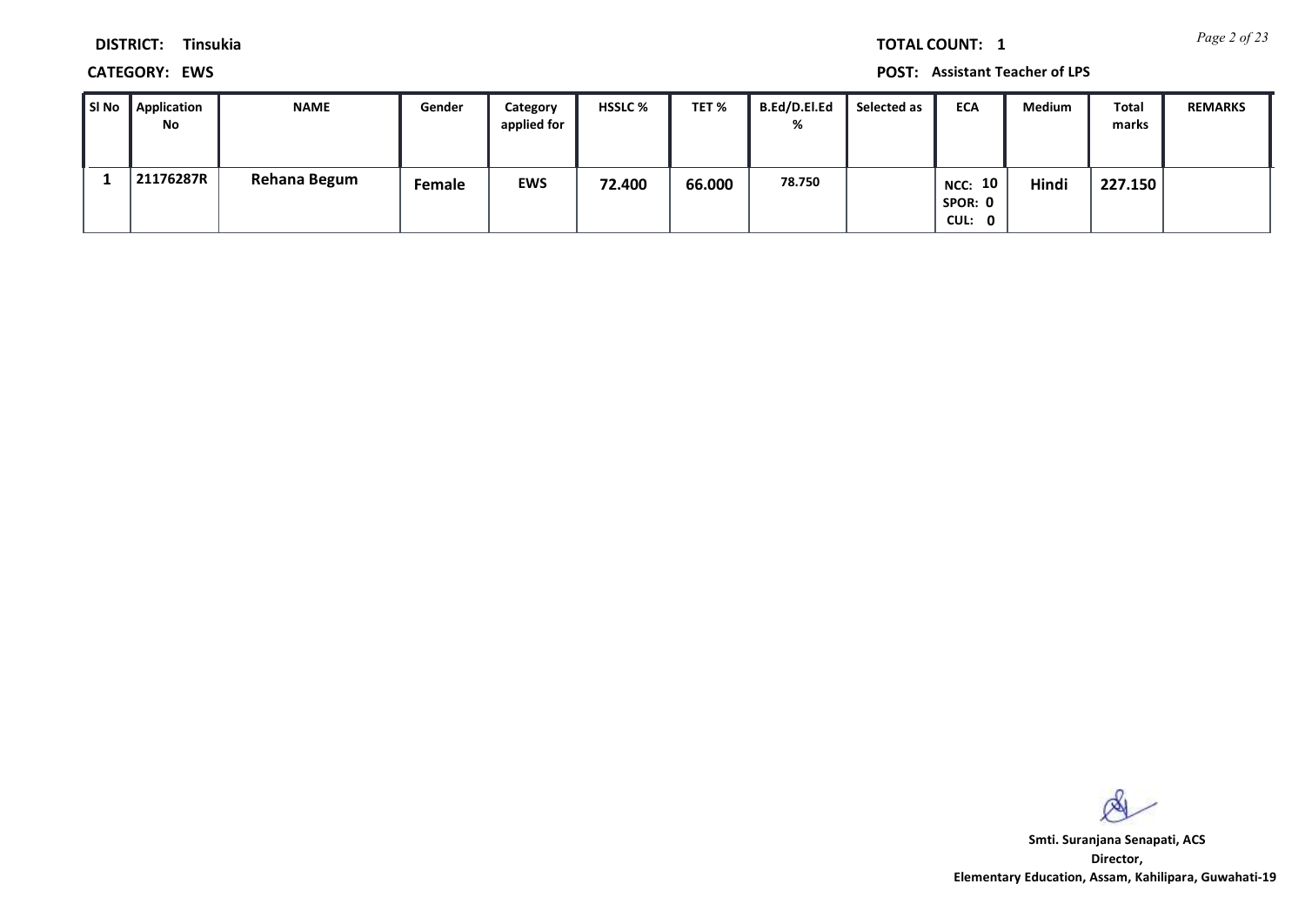| <b>TOTAL COUNT:</b> |  |  | $\overline{2}$ |
|---------------------|--|--|----------------|
|                     |  |  |                |

### **DISTRICT: Tinsukia**

## **CATEGORY: OBC/MOBC POST: Assistant Teacher of LPS**

| SI No                   | <b>Application</b><br>No | <b>NAME</b>           | Gender      | Category<br>applied for | HSSLC % | TET%   | B.Ed/D.El.Ed<br>% | Selected as          | <b>ECA</b>                  | Medium          | <b>Total</b><br>marks | <b>REMARKS</b> |
|-------------------------|--------------------------|-----------------------|-------------|-------------------------|---------|--------|-------------------|----------------------|-----------------------------|-----------------|-----------------------|----------------|
| 1                       | 21193316R                | Roujee Gogoi          | Female      | OBC/MOBC                | 86.800  | 55.333 | 82.250            | Women<br>Reservation | NCC: 0<br>SPOR: 0<br>CUL: 0 | <b>Assamese</b> | 224.383               |                |
| $\overline{2}$          | 21174023R                | Dimpi Dehingia        | Female      | OBC/MOBC                | 88.600  | 58.667 | 76.000            | Women<br>Reservation | NCC: 0<br>SPOR: 0<br>CUL: 0 | <b>Assamese</b> | 223.267               |                |
| 3                       | 21103478                 | Juri Gogoi            | Female      | OBC/MOBC                | 79.400  | 58.667 | 81.700            | Women<br>Reservation | NCC: 0<br>SPOR: 0<br>CUL: 0 | <b>Assamese</b> | 219.767               |                |
| 4                       | 21104900                 | <b>Deboshree Bora</b> | Female      | OBC/MOBC                | 77.400  | 59.333 | 82.950            | Women<br>Reservation | NCC: 0<br>SPOR: 0<br>CUL: 0 | <b>Assamese</b> | 219.683               |                |
| 5                       | 21189621R                | Navashikha Gogoi      | Female      | OBC/MOBC                | 84.600  | 58.667 | 72.750            | Women<br>Reservation | NCC: 0<br>SPOR: 0<br>CUL: 0 | <b>Assamese</b> | 216.017               |                |
| 6                       | 21189798R                | Nayanmoni Gogoi       | Female      | OBC/MOBC                | 83.600  | 55.333 | 75.500            | Women<br>Reservation | NCC: 0<br>SPOR: 0<br>CUL: 0 | <b>Assamese</b> | 214.433               |                |
| $\overline{\mathbf{z}}$ | 21175416R                | Nikumoni Neog         | Female      | OBC/MOBC                | 75.000  | 56.667 | 80.950            | Women<br>Reservation | NCC: 0<br>SPOR: 0<br>CUL: 0 | <b>Assamese</b> | 212.617               |                |
| 8                       | 21183942R                | Priyanka Gogoi        | Female      | OBC/MOBC                | 79.200  | 59.333 | 73.286            |                      | NCC: 0<br>SPOR: 0<br>CUL: 0 | <b>Assamese</b> | 211.819               |                |
| 9                       | 21100474                 | Pankaj Changmai       | <b>Male</b> | OBC/MOBC                | 75.200  | 58.667 | 77.900            |                      | NCC: 0<br>SPOR: 0<br>CUL: 0 | <b>Assamese</b> | 211.767               |                |

 $\infty$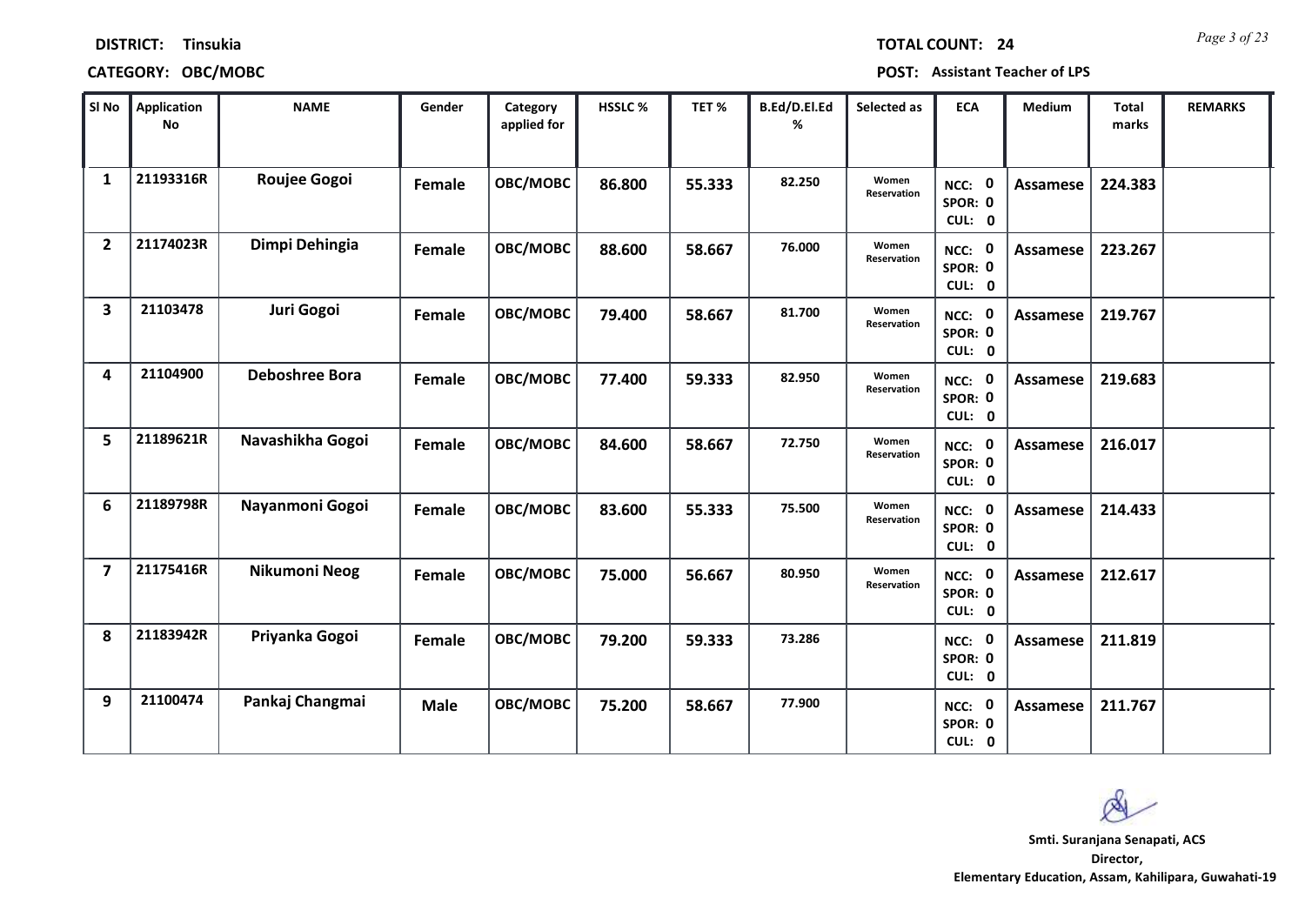| <b>TOTAL COUNT:</b> |  |  | $\overline{2}$ |
|---------------------|--|--|----------------|
|                     |  |  |                |

### **DISTRICT: Tinsukia**

## **CATEGORY: OBC/MOBC POST: Assistant Teacher of LPS**

| SI No | <b>Application</b><br>No | <b>NAME</b>           | Gender      | Category<br>applied for | HSSLC % | TET %  | B.Ed/D.El.Ed<br>% | Selected as | <b>ECA</b>                               | <b>Medium</b>   | <b>Total</b><br>marks | <b>REMARKS</b> |
|-------|--------------------------|-----------------------|-------------|-------------------------|---------|--------|-------------------|-------------|------------------------------------------|-----------------|-----------------------|----------------|
| 10    | 21173836R                | Kashmiri Buragohain   | Female      | OBC/MOBC                | 87.400  | 55.333 | 68.778            |             | NCC: 0<br>SPOR: 0<br>CUL: 0              | Assamese        | 211.511               |                |
| 11    | 21201961R                | <b>Pustika Moran</b>  | Female      | OBC/MOBC                | 78.200  | 56.000 | 77.150            |             | NCC: 0<br>SPOR: 0<br>CUL: 0              | Assamese        | 211.350               |                |
| 12    | 21112970                 | <b>Nibedita Dey</b>   | Female      | OBC/MOBC                | 70.400  | 58.667 | 81.850            |             | NCC: 0<br>SPOR: 0<br>CUL: 0              | <b>Assamese</b> | 210.917               |                |
| 13    | 21120929                 | Partha Sarathi Boruah | <b>Male</b> | OBC/MOBC                | 86.400  | 58.667 | 65.667            |             | $\mathbf 0$<br>NCC:<br>SPOR: 0<br>CUL: 0 | <b>Assamese</b> | 210.733               |                |
| 14    | 21178741R                | <b>Chanda Chetry</b>  | Female      | OBC/MOBC                | 67.000  | 56.000 | 76.900            |             | NCC: 0<br>SPOR: 0<br><b>CUL: 10</b>      | <b>Assamese</b> | 209.900               |                |
| 15    | 21207604R                | <b>Bina Chetry</b>    | Female      | OBC/MOBC                | 76.600  | 57.333 | 75.786            |             | NCC: 0<br>SPOR: 0<br>CUL: 0              | <b>Assamese</b> | 209.719               |                |
| 16    | 21112484                 | <b>Munmi Handique</b> | Female      | OBC/MOBC                | 71.400  | 56.667 | 80.750            |             | NCC: 0<br>SPOR: 0<br>CUL: 0              | <b>Assamese</b> | 208.817               |                |
| 17    | 21185847R                | <b>Trishna Gohain</b> | Female      | OBC/MOBC                | 75.600  | 56.000 | 76.950            |             | NCC: 0<br>SPOR: 0<br>CUL: 0              | <b>Assamese</b> | 208.550               |                |
| 18    | 21176673R                | Rajashree Dutta       | Female      | OBC/MOBC                | 74.600  | 59.333 | 74.550            |             | NCC: 0<br>SPOR: 0<br>CUL: 0              | Assamese        | 208.483               |                |

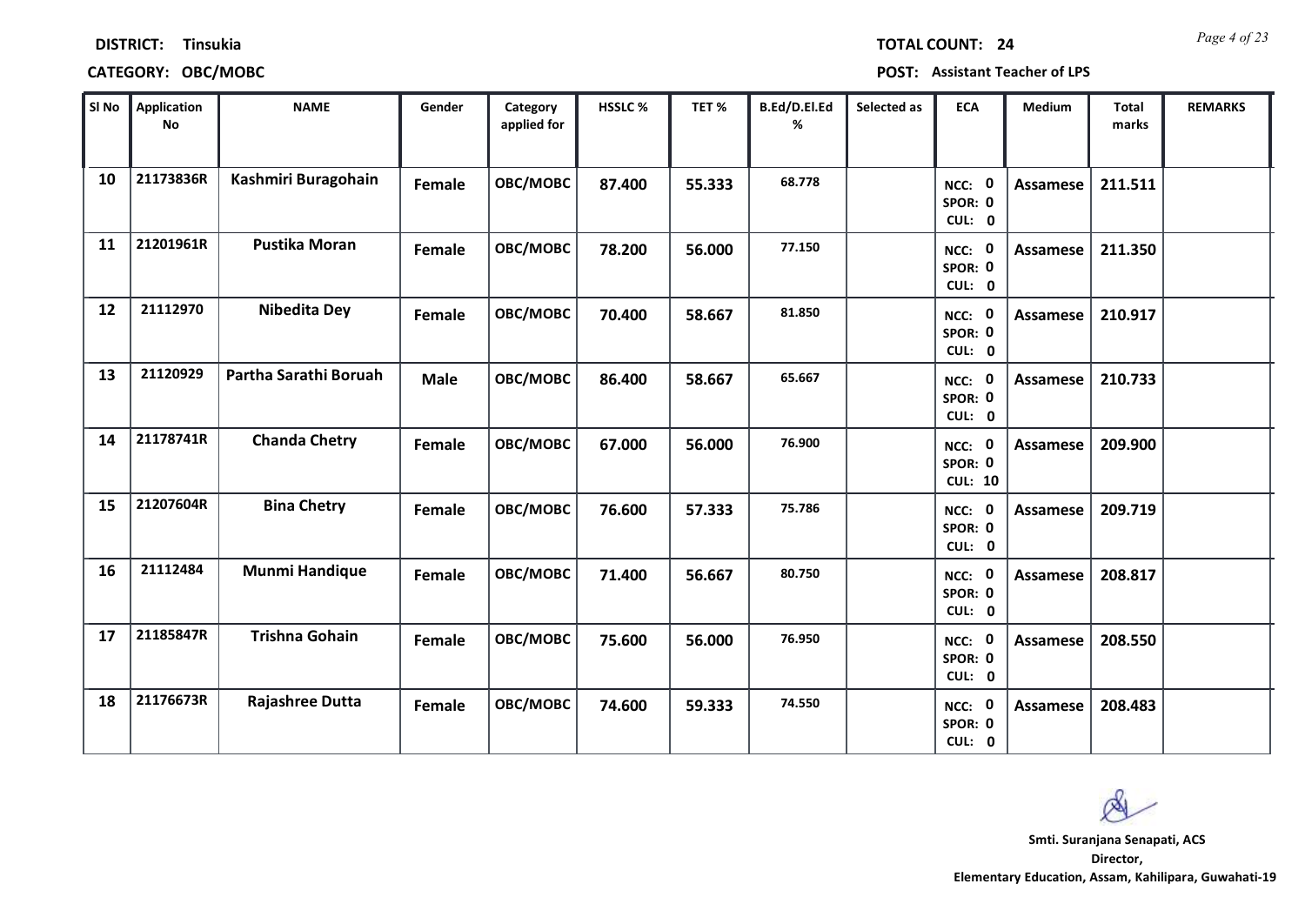*Page 5 of 23* **TOTAL COUNT: 24**

### **DISTRICT: Tinsukia**

# **CATEGORY: OBC/MOBC POST: Assistant Teacher of LPS**

| SI No | Application<br>No | <b>NAME</b>                | Gender      | Category<br>applied for | <b>HSSLC %</b> | TET %  | B.Ed/D.El.Ed<br>% | Selected as | <b>ECA</b>                                             | <b>Medium</b> | <b>Total</b><br>marks | <b>REMARKS</b> |
|-------|-------------------|----------------------------|-------------|-------------------------|----------------|--------|-------------------|-------------|--------------------------------------------------------|---------------|-----------------------|----------------|
| 19    | 21191914R         | Sikhadri Dhekial<br>Phukan | Female      | OBC/MOBC                | 82.800         | 56.000 | 69.222            |             | 0<br>NCC:<br>SPOR: 0<br>CUL: 0                         | Assamese      | 208.022               |                |
| 20    | 21174716R         | Songita Buragohain         | Female      | OBC/MOBC                | 75.000         | 55.333 | 77.650            |             | $\mathbf 0$<br>NCC:<br>SPOR: 0<br>CUL:<br>$\mathbf{0}$ | Assamese      | 207.983               |                |
| 21    | 21208498R         | Kaberi Moran               | Female      | OBC/MOBC                | 72.000         | 56.000 | 79.700            |             | $\mathbf 0$<br>NCC:<br>SPOR: 0<br>CUL: 0               | Assamese      | 207.700               |                |
| 22    | 21114250          | <b>Sushil Duwari</b>       | <b>Male</b> | OBC/MOBC                | 68.600         | 58.667 | 80.400            |             | 0<br>NCC:<br>SPOR: 0<br>CUL:<br>$\mathbf 0$            | Assamese      | 207.667               |                |
| 23    | 21169483R         | Reshma Chetri              | Female      | OBC/MOBC                | 74.000         | 55.333 | 78.150            |             | $\mathbf 0$<br>NCC:<br>SPOR: 0<br>CUL: 0               | Assamese      | 207.483               |                |
| 24    | 21119069          | Jimi Gogoi                 | Female      | OBC/MOBC                | 72.200         | 56.667 | 78.550            |             | 0<br>NCC:<br>SPOR: 0<br>CUL: 0                         | Assamese      | 207.417               |                |

 $\infty$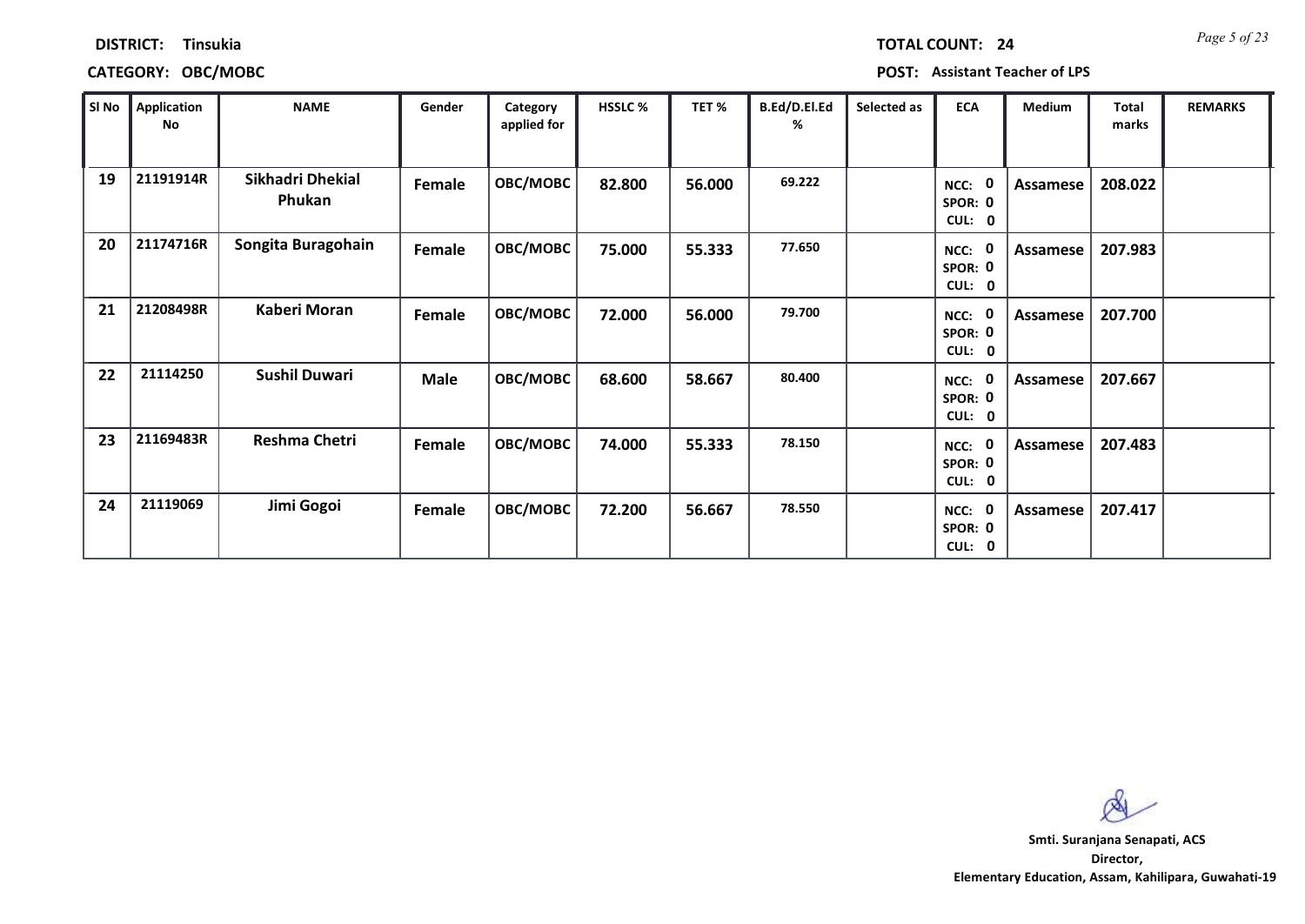*Page 6 of 23* **TOTAL COUNT: 3**

**DISTRICT: Tinsukia**

## **CATEGORY: OBC/MOBC POST: Assistant Teacher of LPS**

| SI No          | <b>Application</b><br>No | <b>NAME</b>                      | Gender | Category<br>applied for | <b>HSSLC %</b> | TET %  | B.Ed/D.El.Ed<br>% | Selected as          | <b>ECA</b>                               | <b>Medium</b> | <b>Total</b><br>marks | <b>REMARKS</b> |
|----------------|--------------------------|----------------------------------|--------|-------------------------|----------------|--------|-------------------|----------------------|------------------------------------------|---------------|-----------------------|----------------|
|                | 21168343R                | <b>Mamta Gupta</b>               | Female | OBC/MOBC                | 83.800         | 66.000 | 77.800            | Women<br>Reservation | NCC: 0<br>SPOR: 0<br>CUL: 0              | Hindi         | 227.600               |                |
| $\overline{2}$ | 21192004R                | <b>Manisha Chetri</b>            | Female | OBC/MOBC                | 87.800         | 62.667 | 73.357            |                      | 0<br>NCC:<br>SPOR: 0<br>CUL: 0           | Hindi         | 223.824               |                |
| 3              | 21173007R                | Nandeibam<br>Ningtamleima Singha | Female | OBC/MOBC                | 79.400         | 55.333 | 87.800            |                      | $\mathbf 0$<br>NCC:<br>SPOR: 0<br>CUL: 0 | Hindi         | 222.533               |                |

 $\infty$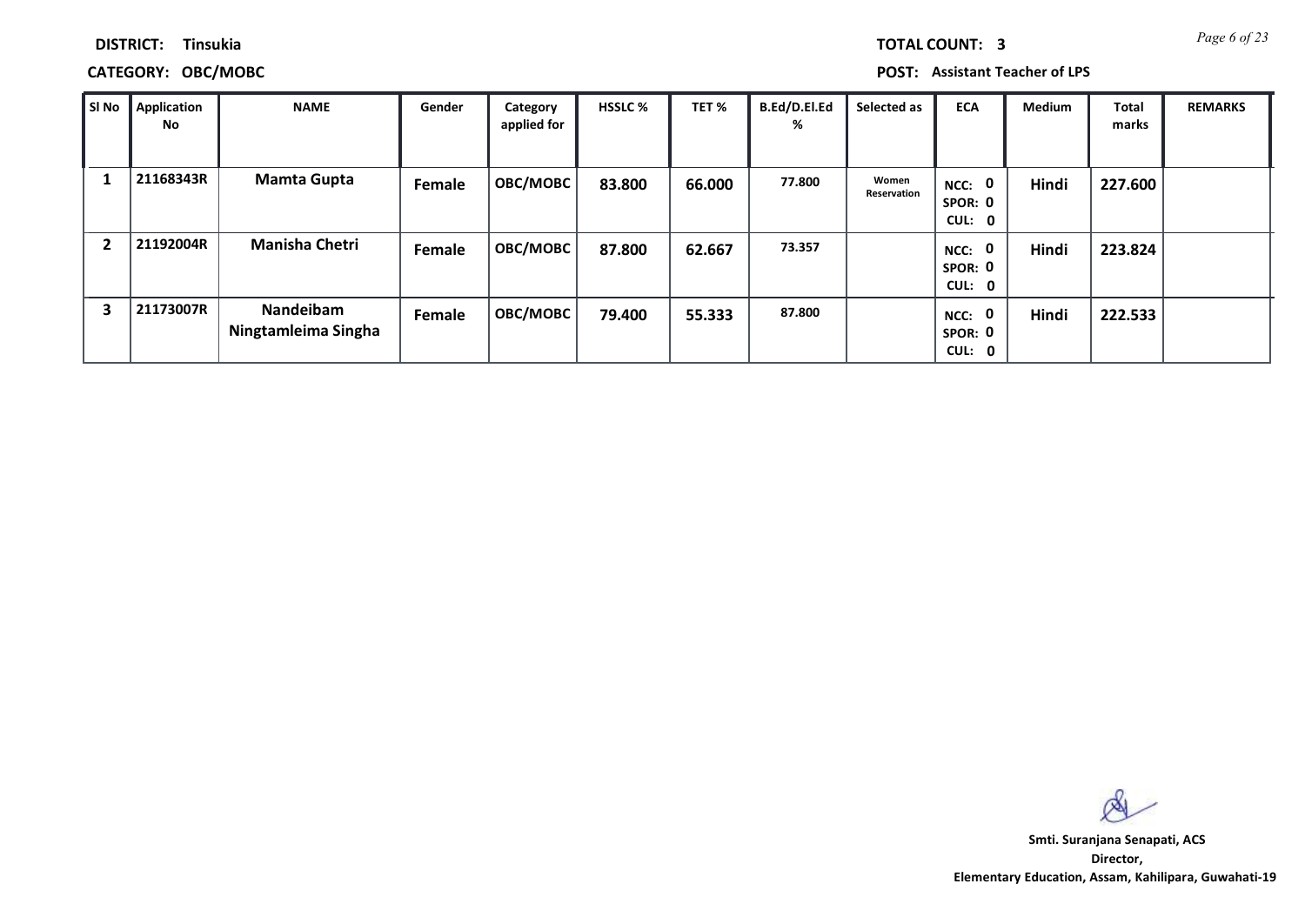*Page 7 of 23* **TOTAL COUNT: 3**

**DISTRICT: Tinsukia**

**CATEGORY: PwD POST: Assistant Teacher of LPS**

| SI No          | <b>Application</b><br>No | <b>NAME</b>                     | Gender      | Category<br>applied for  | <b>HSSLC %</b> | TET %  | B.Ed/D.El.Ed<br>% | Selected as          | <b>ECA</b>                               | <b>Medium</b> | Total<br>marks | <b>REMARKS</b>         |
|----------------|--------------------------|---------------------------------|-------------|--------------------------|----------------|--------|-------------------|----------------------|------------------------------------------|---------------|----------------|------------------------|
|                | 21103942                 | <b>Chinmoyee Saikia</b>         | Female      | <b>STP</b><br><b>PwD</b> | 56.000         | 56.667 | 76.350            | Women<br>Reservation | $\mathbf 0$<br>NCC:<br>SPOR: 0<br>CUL: 0 | Assamese      | 189.017        | <b>PwD</b><br>Withheld |
| $\overline{2}$ | 21203418R                | <b>Saidul Hoque</b><br>Prodhani | <b>Male</b> | <b>UR</b><br><b>PwD</b>  | 45.200         | 60.667 | 72.600            |                      | $\mathbf 0$<br>NCC:<br>SPOR: 0<br>CUL: 0 | Assamese      | 178.467        | <b>PwD</b><br>Withheld |
| 3              | 21171476R                | <b>Abdur Rashid</b>             | <b>Male</b> | <b>EWS</b><br><b>PwD</b> | 48.000         | 62.667 | 63.333            |                      | $\mathbf 0$<br>NCC:<br>SPOR: 0<br>CUL: 0 | Assamese      | 174.000        |                        |

 $\infty$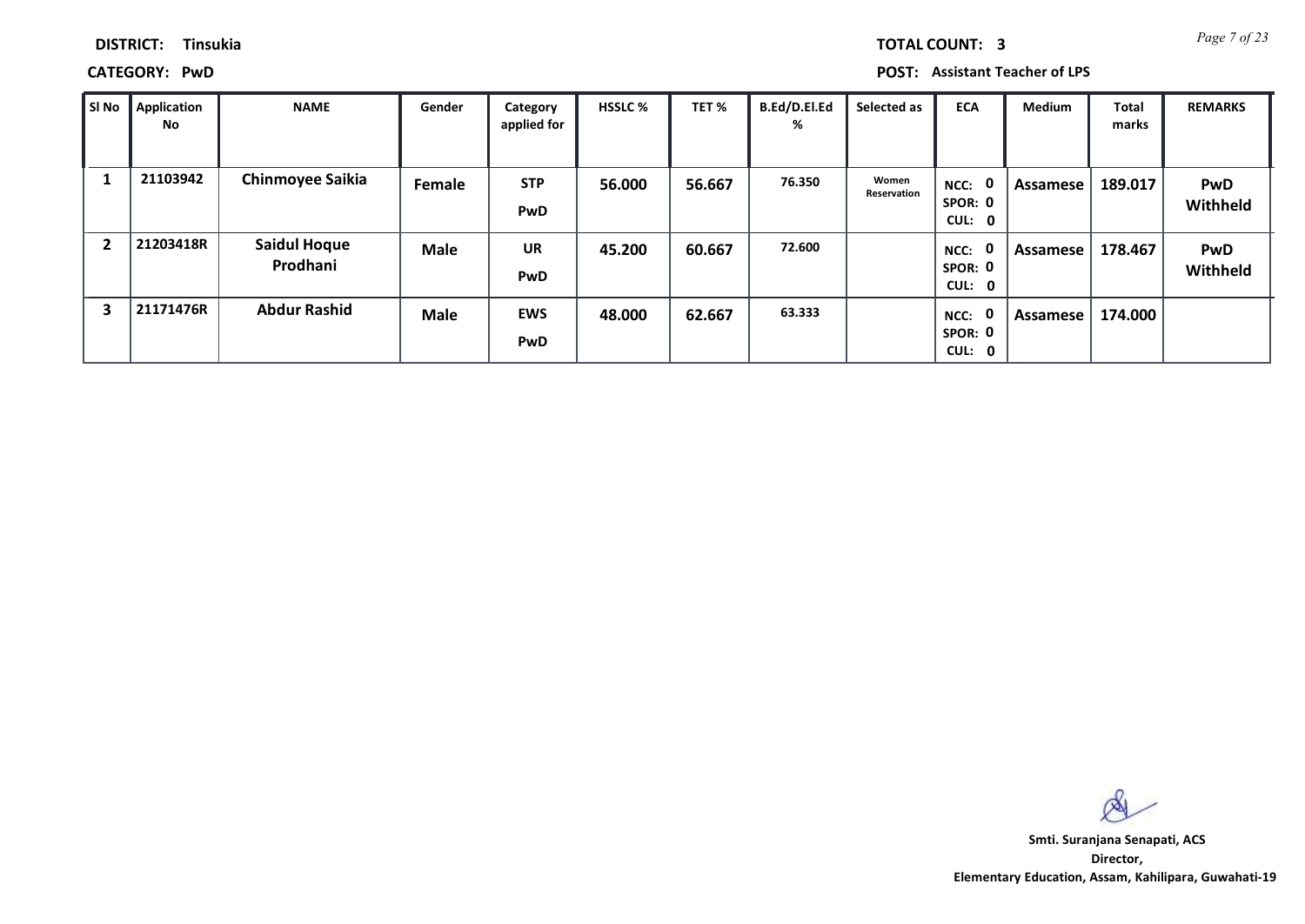*Page 8 of 23* **TOTAL COUNT: 1**

**DISTRICT: Tinsukia**

**CATEGORY: PwD POST: Assistant Teacher of LPS**

| l SI No | <b>Application</b><br>No | <b>NAME</b>    | Gender | Category<br>applied for | <b>HSSLC %</b> | TET %  | <b>B.Ed/D.El.Ed</b><br>% | Selected as | <b>ECA</b>                     | Medium | Total<br>marks | <b>REMARKS</b>  |
|---------|--------------------------|----------------|--------|-------------------------|----------------|--------|--------------------------|-------------|--------------------------------|--------|----------------|-----------------|
|         | 21212051R                | Chitra Bardhan | Female | UR<br><b>PwD</b>        | 54.800         | 58.667 | 75.700                   |             | 0<br>NCC:<br>SPOR: 0<br>CUL: 0 | Hindi  | 189.167        | PwD<br>Withheld |

 $\infty$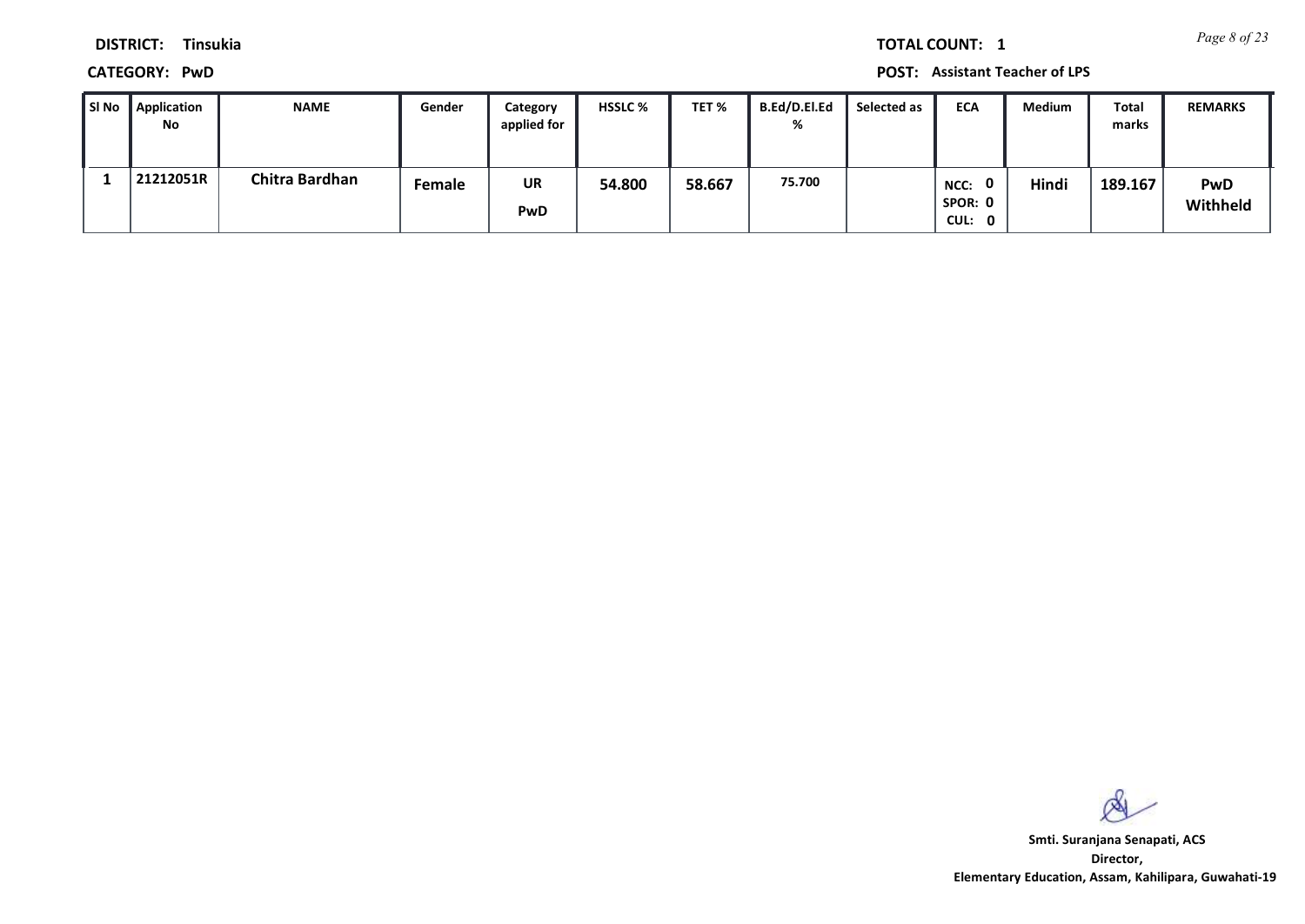*Page 9 of 23* **TOTAL COUNT: 10**

| SI No                   | <b>Application</b><br>No | <b>NAME</b>          | Gender      | Category<br>applied for | HSSLC % | TET%   | B.Ed/D.El.Ed<br>% | Selected as          | <b>ECA</b>                         | <b>Medium</b>   | <b>Total</b><br>marks | <b>REMARKS</b> |
|-------------------------|--------------------------|----------------------|-------------|-------------------------|---------|--------|-------------------|----------------------|------------------------------------|-----------------|-----------------------|----------------|
| $\mathbf{1}$            | 21193981R                | Jayashree Malakar    | Female      | <b>SC</b>               | 66.800  | 58.667 | 75.143            | Women<br>Reservation | NCC: 0<br>SPOR: 0<br>CUL: 0        | <b>Assamese</b> | 200.610               |                |
| $\overline{2}$          | 21105453                 | Rumi Saikia          | Female      | <b>SC</b>               | 56.800  | 64.667 | 78.643            | Women<br>Reservation | NCC: 0<br>SPOR: 0<br>CUL: 0        | <b>Assamese</b> | 200.110               |                |
| $\overline{\mathbf{3}}$ | 21166225R                | <b>Amrita Prasad</b> | Female      | SC                      | 72.000  | 55.333 | 71.500            | Women<br>Reservation | NCC: 0<br>SPOR: 0<br>CUL: 0        | Assamese        | 198.833               |                |
| 4                       | 21196226R                | <b>Mridul Dutta</b>  | <b>Male</b> | <b>SC</b>               | 73.000  | 56.000 | 69.786            |                      | <b>NCC: 0</b><br>SPOR: 0<br>CUL: 0 | Assamese        | 198.786               |                |
| 5                       | 21209957R                | Himangshu Deka       | <b>Male</b> | <b>SC</b>               | 66.200  | 58.000 | 74.300            |                      | NCC: 0<br>SPOR: 0<br>CUL: 0        | <b>Assamese</b> | 198.500               |                |
| 6                       | 21172926R                | <b>Dipankar Das</b>  | <b>Male</b> | <b>SC</b>               | 71.000  | 58.000 | 69.200            |                      | NCC: 0<br>SPOR: 0<br>CUL: 0        | <b>Assamese</b> | 198.200               |                |
| $\overline{7}$          | 21182798R                | <b>Rupak Das</b>     | <b>Male</b> | <b>SC</b>               | 63.000  | 61.333 | 73.500            |                      | NCC: 0<br>SPOR: 0<br>CUL: 0        | Assamese        | 197.833               |                |
| 8                       | 21196814R                | <b>Lohit Rabidas</b> | <b>Male</b> | <b>SC</b>               | 63.600  | 63.333 | 70.357            |                      | NCC: 0<br>SPOR: 0<br>CUL: 0        | <b>Assamese</b> | 197.290               |                |
| 9                       | 21183114R                | <b>Ritamoni Das</b>  | Female      | <b>SC</b>               | 65.800  | 60.667 | 70.000            |                      | NCC: 0<br>SPOR: 0<br>CUL: 0        | Assamese        | 196.467               |                |

 $\infty$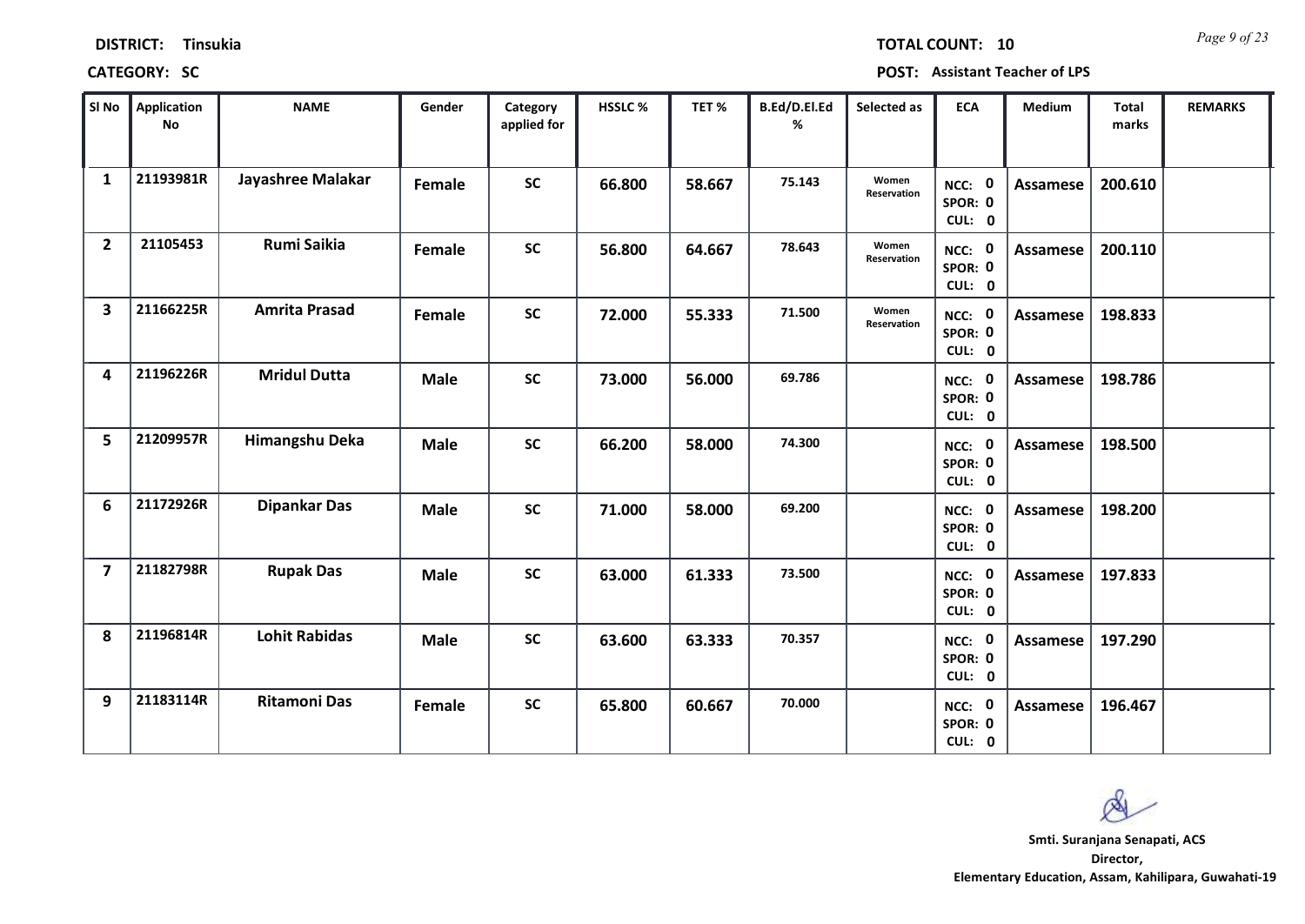*Page 10 of 23* **TOTAL COUNT: 10**

**DISTRICT: Tinsukia**

**CATEGORY: SC POST: Assistant Teacher of LPS**

| l SI No | Application<br><b>No</b> | <b>NAME</b>     | Gender      | Category<br>applied for | <b>HSSLC %</b> | TET %  | B.Ed/D.El.Ed<br>% | Selected as | <b>ECA</b>                | Medium   | Total<br>marks | <b>REMARKS</b> |
|---------|--------------------------|-----------------|-------------|-------------------------|----------------|--------|-------------------|-------------|---------------------------|----------|----------------|----------------|
| 10      | 21181050R                | <b>Amal Das</b> | <b>Male</b> | <b>SC</b>               | 72.000         | 62.000 | 62.250            |             | NCC:<br>SPOR: 0<br>CUL: 0 | Assamese | 196.250        |                |

 $\infty$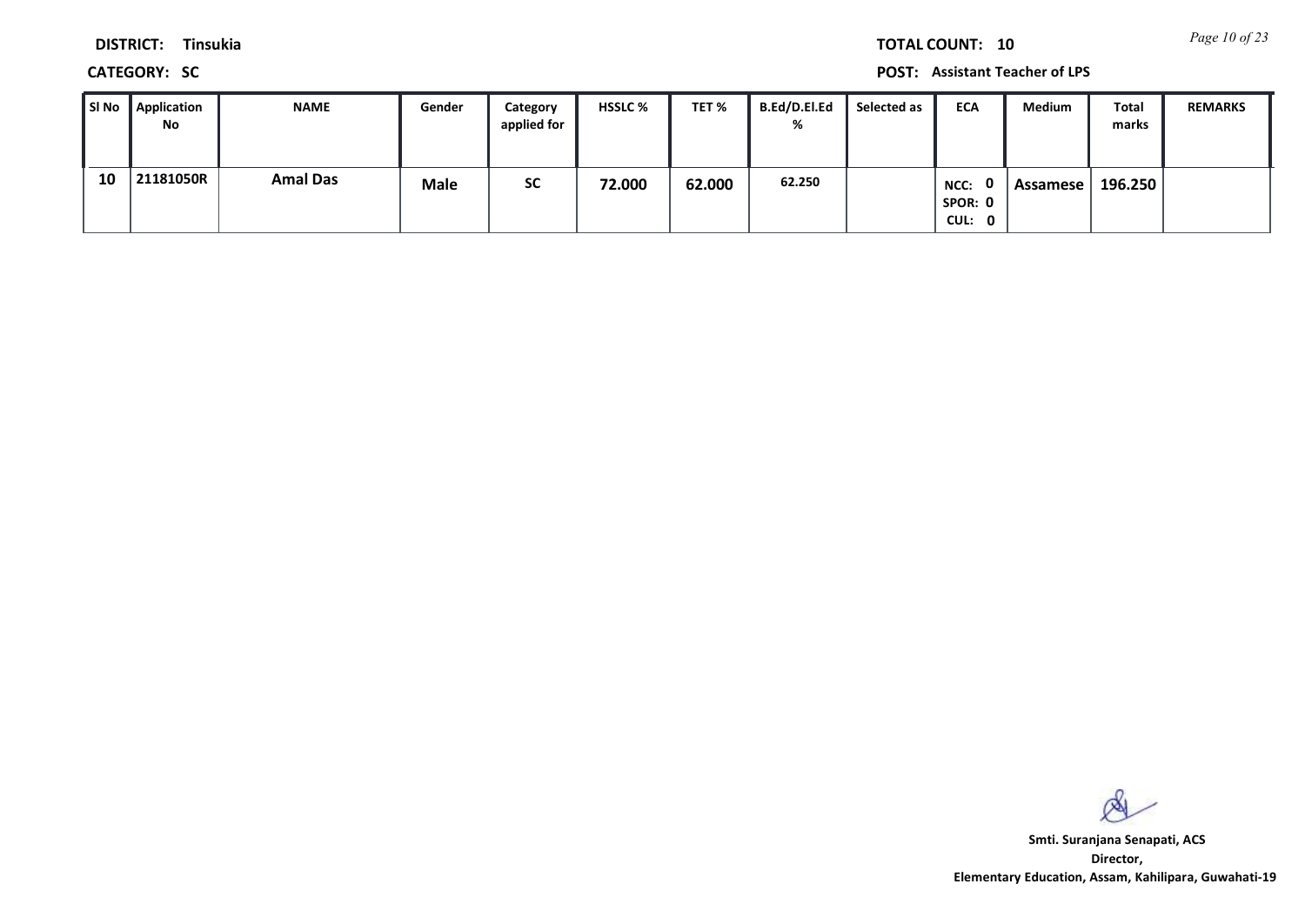*Page 11 of 23* **TOTAL COUNT: 1**

**DISTRICT: Tinsukia**

**CATEGORY: SC POST: Assistant Teacher of LPS**

| l SI No | Application<br><b>No</b> | <b>NAME</b>             | Gender      | Category<br>applied for | <b>HSSLC %</b> | TET %  | <b>B.Ed/D.El.Ed</b><br>% | Selected as | <b>ECA</b>                                | Medium | Total<br>marks | <b>REMARKS</b> |
|---------|--------------------------|-------------------------|-------------|-------------------------|----------------|--------|--------------------------|-------------|-------------------------------------------|--------|----------------|----------------|
|         | 21110384                 | <b>Debasish Rabidas</b> | <b>Male</b> | <b>SC</b>               | 87.200         | 58.667 | 76.550                   |             | $\mathbf{0}$<br>NCC:<br>SPOR: 0<br>CUL: 0 | Hindi  | 222.417        |                |

 $\infty$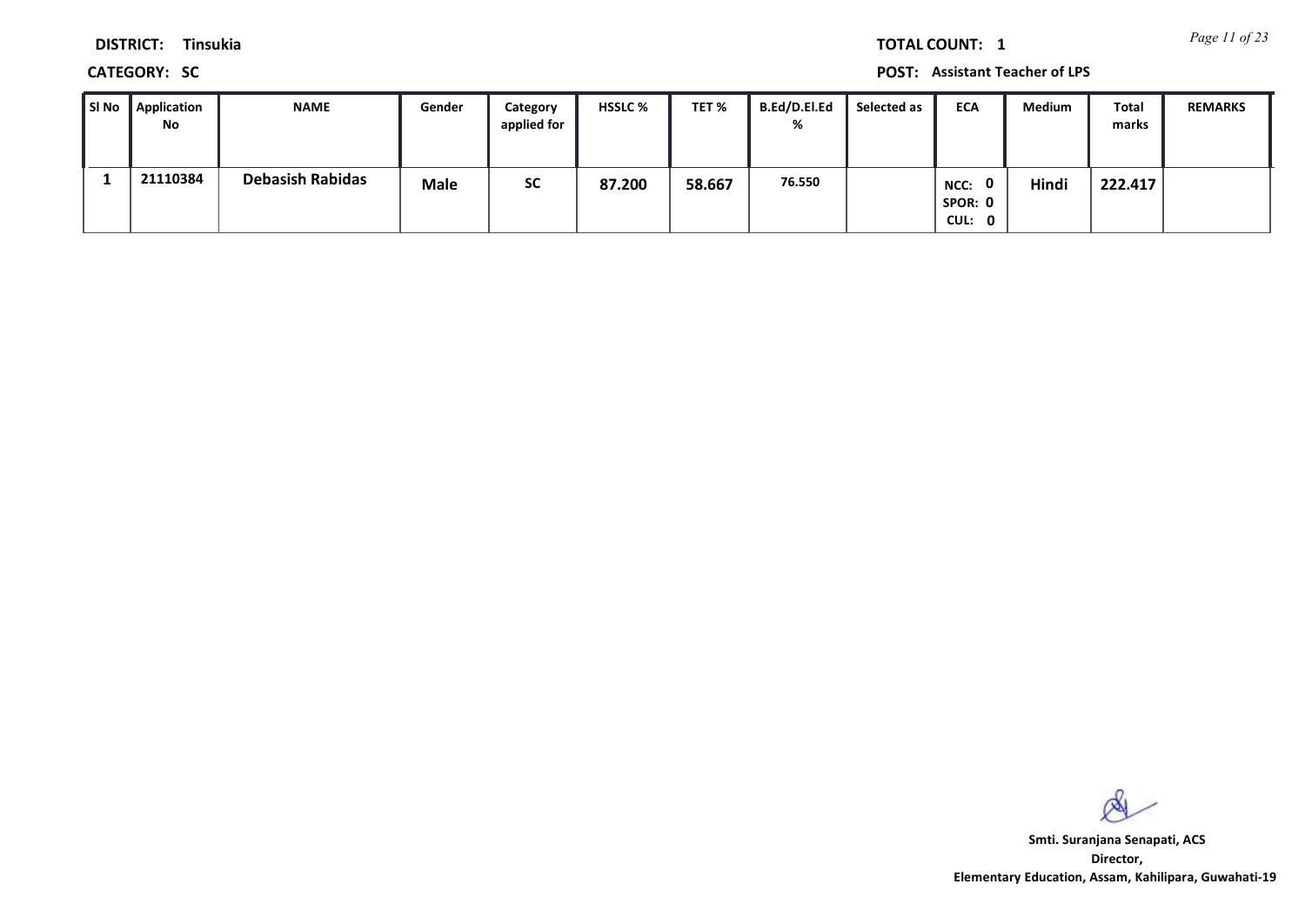*Page 12 of 23* **TOTAL COUNT: 1**

**DISTRICT: Tinsukia**

**CATEGORY: STH POST: Assistant Teacher of LPS**

| ∎SI No | Application<br><b>No</b> | <b>NAME</b> | Gender | Category<br>applied for | <b>HSSLC %</b> | TET %  | B.Ed/D.El.Ed<br>% | Selected as          | <b>ECA</b>                  | Medium   | Total<br>marks | <b>REMARKS</b> |
|--------|--------------------------|-------------|--------|-------------------------|----------------|--------|-------------------|----------------------|-----------------------------|----------|----------------|----------------|
|        | 21180552R                | Nitu Taihu  | Female | <b>STH</b>              | 50.800         | 56.667 | 75.714            | Women<br>Reservation | NCC: 0<br>SPOR: 0<br>CUL: 0 | Assamese | 183.181        |                |

 $\infty$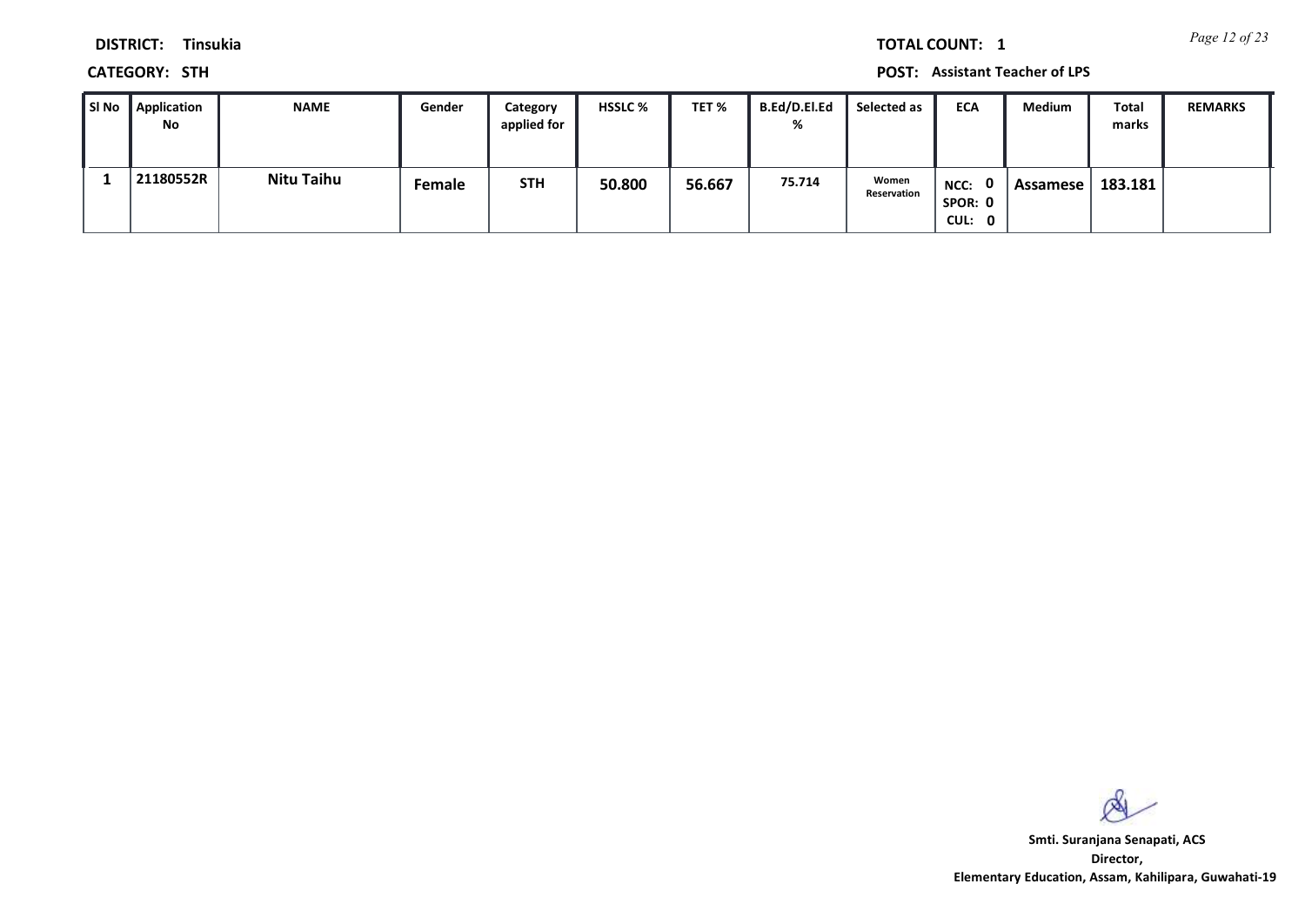*Page 13 of 23* **TOTAL COUNT: 1**

**DISTRICT: Tinsukia**

**CATEGORY: STH POST: Assistant Teacher of LPS**

| l SI No | Application<br>No | <b>NAME</b> | Gender | Category<br>applied for | <b>HSSLC %</b> | TET %  | B.Ed/D.El.Ed<br>% | Selected as | <b>ECA</b>                                | Medium | Total<br>marks | <b>REMARKS</b> |
|---------|-------------------|-------------|--------|-------------------------|----------------|--------|-------------------|-------------|-------------------------------------------|--------|----------------|----------------|
|         | 21199440R         | Sujata Das  | Female | <b>STH</b>              | 66.400         | 57.333 | 69.250            |             | $\mathbf{0}$<br>NCC:<br>SPOR: 0<br>CUL: 0 | Hindi  | 192.983        |                |

 $\infty$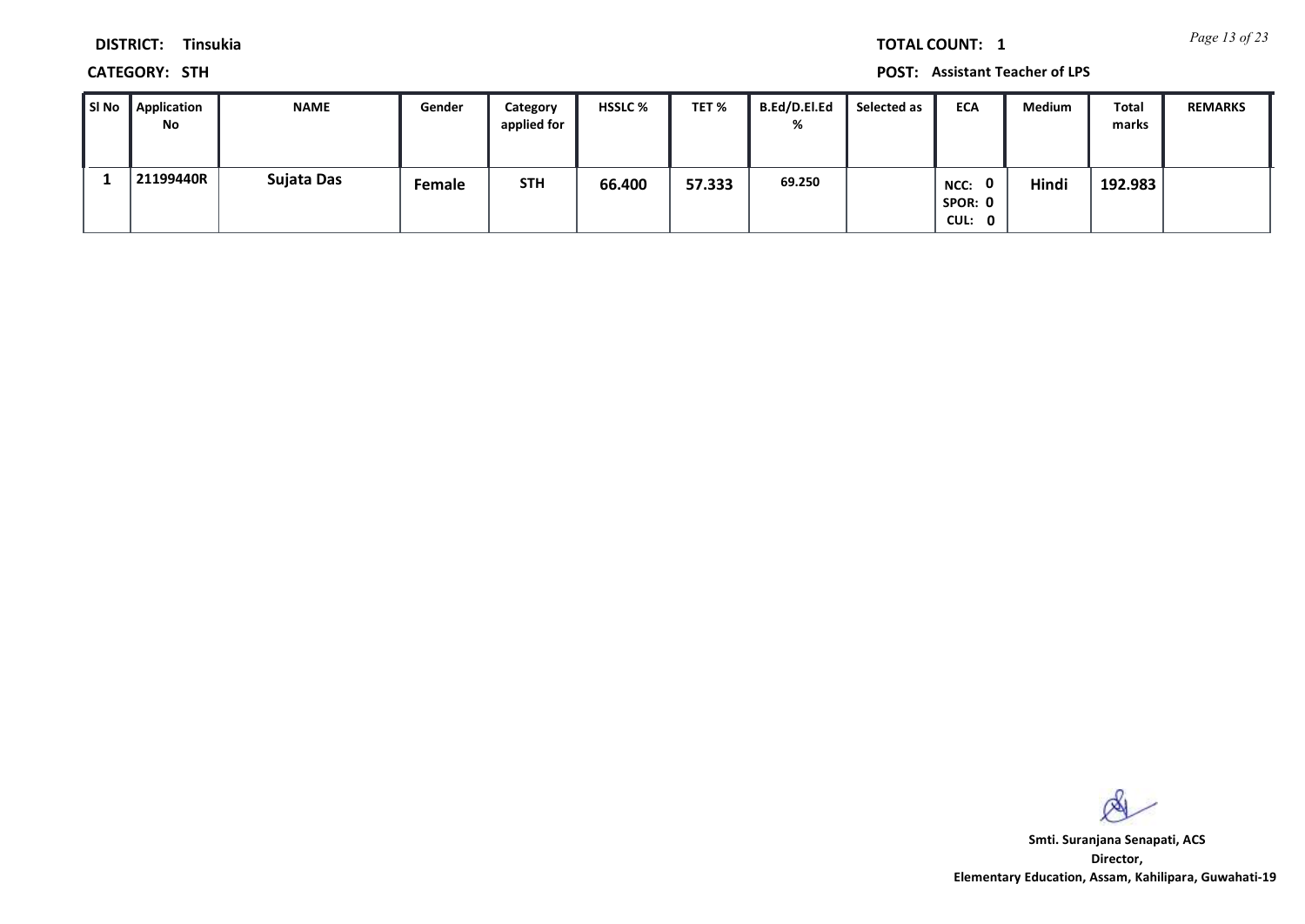| <b>DISTRICT:</b> | <b>Tinsukia</b> |
|------------------|-----------------|
|------------------|-----------------|

*Page 14 of 23* **TOTAL COUNT: 26**

| SI <sub>No</sub>        | <b>Application</b><br><b>No</b> | <b>NAME</b>                 | Gender      | Category<br>applied for | HSSLC % | TET%   | B.Ed/D.El.Ed<br>% | Selected as          | <b>ECA</b>                          | Medium          | <b>Total</b><br>marks | <b>REMARKS</b> |
|-------------------------|---------------------------------|-----------------------------|-------------|-------------------------|---------|--------|-------------------|----------------------|-------------------------------------|-----------------|-----------------------|----------------|
| 1                       | 21113786                        | Nobonita Bomoria            | Female      | <b>STP</b>              | 74.000  | 56.000 | 80.600            | Women<br>Reservation | NCC: 0<br>SPOR: 0<br>CUL: 0         | Assamese        | 210.600               |                |
| $\overline{2}$          | 21113608                        | <b>Dinesh Kuli</b>          | <b>Male</b> | <b>STP</b>              | 56.800  | 72.000 | 77.786            |                      | NCC: 0<br>SPOR: 0<br>CUL: 0         | <b>Assamese</b> | 206.586               |                |
| $\overline{\mathbf{3}}$ | 21105272                        | Pallabi Hazarika            | Female      | <b>STP</b>              | 62.200  | 59.333 | 79.214            | Women<br>Reservation | NCC: 0<br>SPOR: 0<br>CUL: 0         | <b>Assamese</b> | 200.748               |                |
| 4                       | 21190944R                       | <b>Mala Borah</b>           | Female      | <b>STP</b>              | 63.000  | 59.333 | 78.100            | Women<br>Reservation | NCC: 0<br>SPOR: 0<br>CUL: 0         | Assamese        | 200.433               |                |
| $5\phantom{a}$          | 21165347R                       | <b>Mohendra Doley</b>       | <b>Male</b> | <b>STP</b>              | 61.800  | 64.000 | 74.000            |                      | NCC: 0<br>SPOR: 0<br>CUL: 0         | <b>Assamese</b> | 199.800               |                |
| 6                       | 21188957R                       | <b>Dharitry Sonowal</b>     | Female      | <b>STP</b>              | 55.600  | 61.333 | 72.786            | Women<br>Reservation | <b>NCC: 10</b><br>SPOR: 0<br>CUL: 0 | <b>Assamese</b> | 199.719               |                |
| $\overline{7}$          | 21173755R                       | <b>Soman Saikia</b>         | Female      | <b>STP</b>              | 70.600  | 55.333 | 72.850            | Women<br>Reservation | NCC: 0<br>SPOR: 0<br>CUL: 0         | <b>Assamese</b> | 198.783               |                |
| 8                       | 21180999R                       | <b>Bhagyashree Hazarika</b> | Female      | <b>STP</b>              | 68.000  | 55.333 | 74.800            | Women<br>Reservation | NCC: 0<br>SPOR: 0<br>CUL: 0         | <b>Assamese</b> | 198.133               |                |
| 9                       | 21167294R                       | Nijara Sonowal              | Female      | <b>STP</b>              | 67.400  | 57.333 | 72.643            | Women<br>Reservation | NCC: 0<br>SPOR: 0<br>CUL: 0         | Assamese        | 197.376               |                |

 $\infty$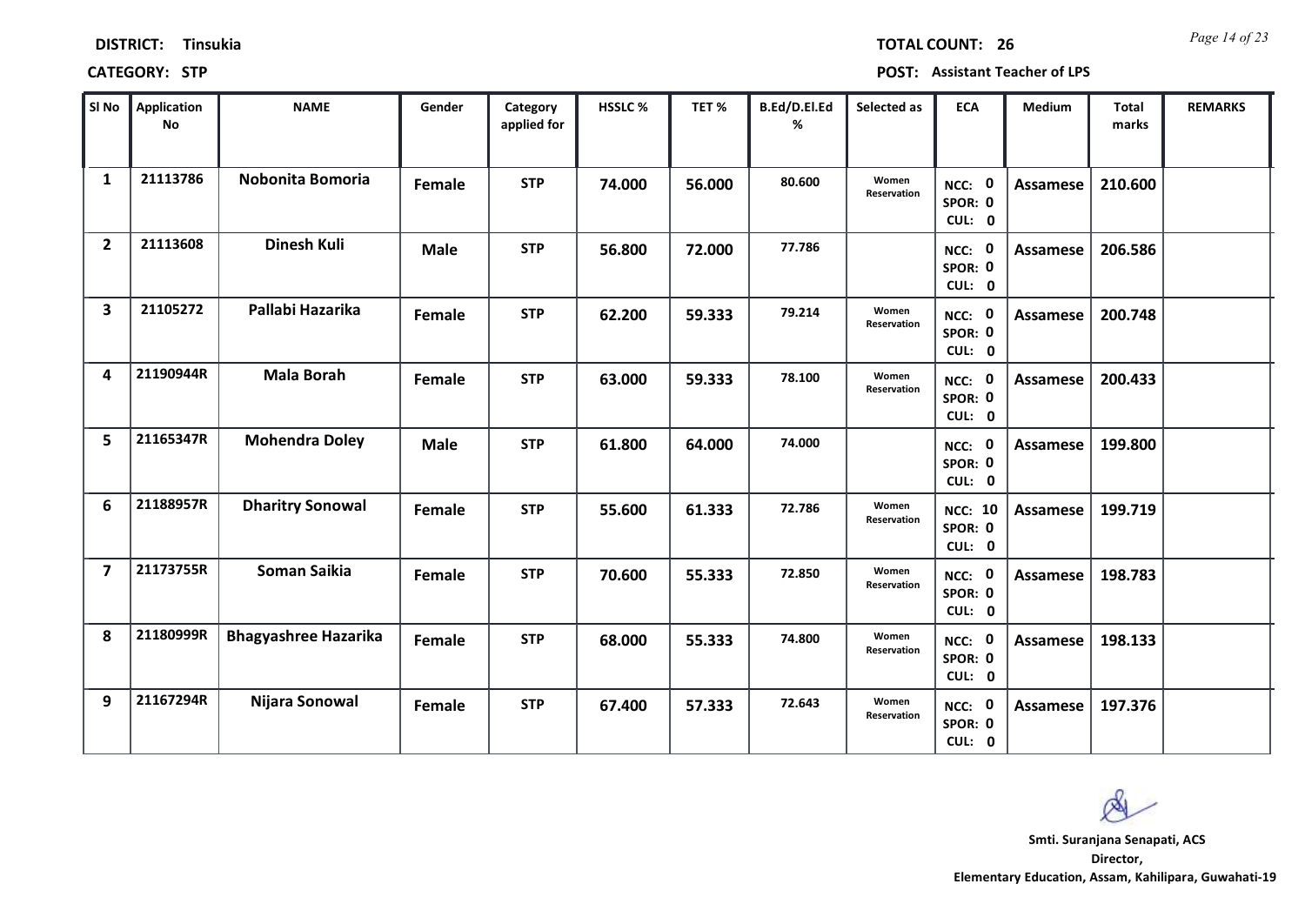*Page 15 of 23* **TOTAL COUNT: 26**

| SI <sub>No</sub> | <b>Application</b><br><b>No</b> | <b>NAME</b>         | Gender | Category<br>applied for | HSSLC % | TET %  | B.Ed/D.El.Ed<br>% | Selected as          | <b>ECA</b>                  | <b>Medium</b>   | <b>Total</b><br>marks | <b>REMARKS</b> |
|------------------|---------------------------------|---------------------|--------|-------------------------|---------|--------|-------------------|----------------------|-----------------------------|-----------------|-----------------------|----------------|
| 10               | 21173706R                       | Pori Hazarika       | Female | <b>STP</b>              | 65.200  | 60.000 | 70.071            | Women<br>Reservation | NCC: 0<br>SPOR: 0<br>CUL: 0 | Assamese        | 195.271               |                |
| 11               | 21174194R                       | Pompi Borah         | Female | <b>STP</b>              | 57.600  | 66.000 | 70.643            |                      | NCC: 0<br>SPOR: 0<br>CUL: 0 | <b>Assamese</b> | 194.243               |                |
| 12               | 21192552R                       | Padmaja Borah       | Female | <b>STP</b>              | 76.000  | 64.667 | 53.222            |                      | NCC: 0<br>SPOR: 0<br>CUL: 0 | <b>Assamese</b> | 193.889               |                |
| 13               | 21125060                        | Violina Saikia      | Female | <b>STP</b>              | 60.800  | 56.000 | 76.857            |                      | NCC: 0<br>SPOR: 0<br>CUL: 0 | <b>Assamese</b> | 193.657               |                |
| 14               | 21116689                        | Punamjyoti Padun    | Female | <b>STP</b>              | 61.800  | 56.000 | 75.300            |                      | NCC: 0<br>SPOR: 0<br>CUL: 0 | <b>Assamese</b> | 193.100               |                |
| 15               | 21177393R                       | <b>Popy Sonowal</b> | Female | <b>STP</b>              | 57.800  | 57.333 | 77.000            |                      | NCC: 0<br>SPOR: 0<br>CUL: 0 | Assamese        | 192.133               |                |
| 16               | 21126852                        | Swapna Sonowal      | Female | <b>STP</b>              | 60.200  | 58.667 | 72.357            |                      | NCC: 0<br>SPOR: 0<br>CUL: 0 | <b>Assamese</b> | 191.224               |                |
| 17               | 21119931                        | Pronita Hazarika    | Female | <b>STP</b>              | 56.600  | 60.000 | 74.500            |                      | NCC: 0<br>SPOR: 0<br>CUL: 0 | <b>Assamese</b> | 191.100               |                |
| 18               | 21179431R                       | Rajashree Sonowal   | Female | <b>STP</b>              | 63.800  | 58.000 | 69.050            |                      | NCC: 0<br>SPOR: 0<br>CUL: 0 | Assamese        | 190.850               |                |

 $\infty$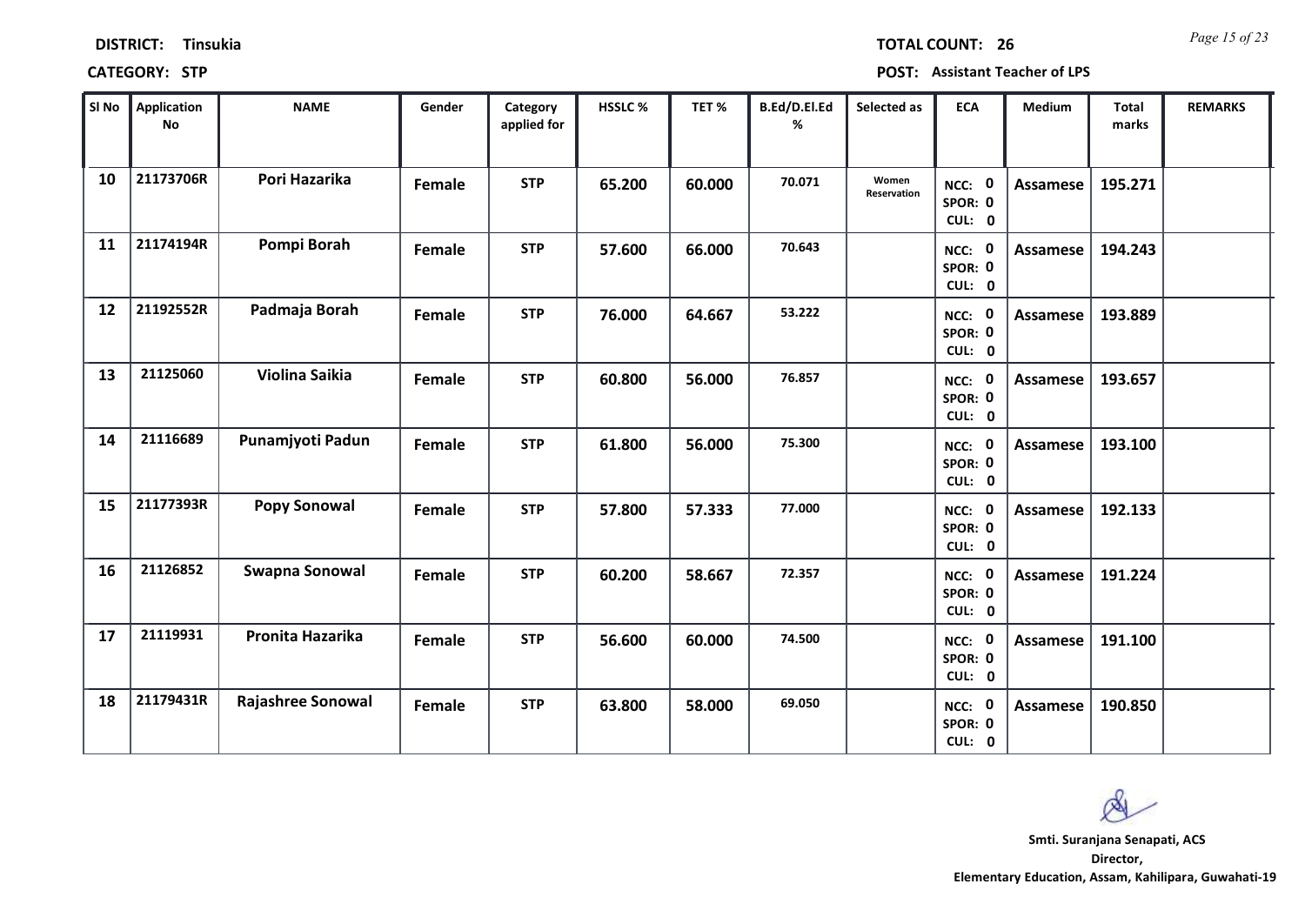| Sl No | <b>Application</b><br>No | <b>NAME</b>          | Gender      | Category<br>applied for | HSSLC % | TET %  | B.Ed/D.El.Ed<br>℅ | Selected as | <b>ECA</b>                          | <b>Medium</b>   | <b>Total</b><br>marks | <b>REMARKS</b> |
|-------|--------------------------|----------------------|-------------|-------------------------|---------|--------|-------------------|-------------|-------------------------------------|-----------------|-----------------------|----------------|
| 19    | 21103523                 | Aruna Saikia         | Female      | <b>STP</b>              | 60.000  | 55.333 | 74.857            |             | NCC: 0<br>SPOR: 0<br>CUL: 0         | <b>Assamese</b> | 190.190               |                |
| 20    | 21115564                 | <b>Barasha Das</b>   | Female      | <b>STP</b>              | 56.000  | 60.000 | 74.143            |             | NCC: 0<br>SPOR: 0<br>CUL: 0         | <b>Assamese</b> | 190.143               |                |
| 21    | 21120382                 | <b>Pranjal Mech</b>  | <b>Male</b> | <b>STP</b>              | 51.000  | 61.333 | 77.786            |             | NCC: 0<br>SPOR: 0<br>CUL: 0         | <b>Assamese</b> | 190.119               |                |
| 22    | 21108936                 | <b>Pompee Borah</b>  | Female      | <b>STP</b>              | 54.400  | 60.667 | 75.000            |             | NCC: 0<br>SPOR: 0<br>CUL: 0         | <b>Assamese</b> | 190.067               |                |
| 23    | 21194732R                | Juri Saikia          | Female      | <b>STP</b>              | 63.600  | 56.667 | 69.643            |             | NCC: 0<br>SPOR: 0<br>CUL: 0         | Assamese        | 189.910               |                |
| 24    | 21159183                 | <b>Hasna Sonowal</b> | Female      | <b>STP</b>              | 49.000  | 64.667 | 76.214            |             | NCC: 0<br>SPOR: 0<br>CUL: 0         | Assamese        | 189.881               |                |
| 25    | 21114808                 | Porijita Hazarika    | Female      | <b>STP</b>              | 54.800  | 60.667 | 74.357            |             | NCC: 0<br>SPOR: 0<br>CUL: 0         | Assamese        | 189.824               |                |
| 26    | 21118763                 | Rejina Sonowal       | Female      | <b>STP</b>              | 54.000  | 56.667 | 69.143            |             | <b>NCC: 10</b><br>SPOR: 0<br>CUL: 0 | Assamese        | 189.810               |                |

**CATEGORY: STP POST: Assistant Teacher of LPS**

**DISTRICT: Tinsukia**

*Page 16 of 23* **TOTAL COUNT: 26**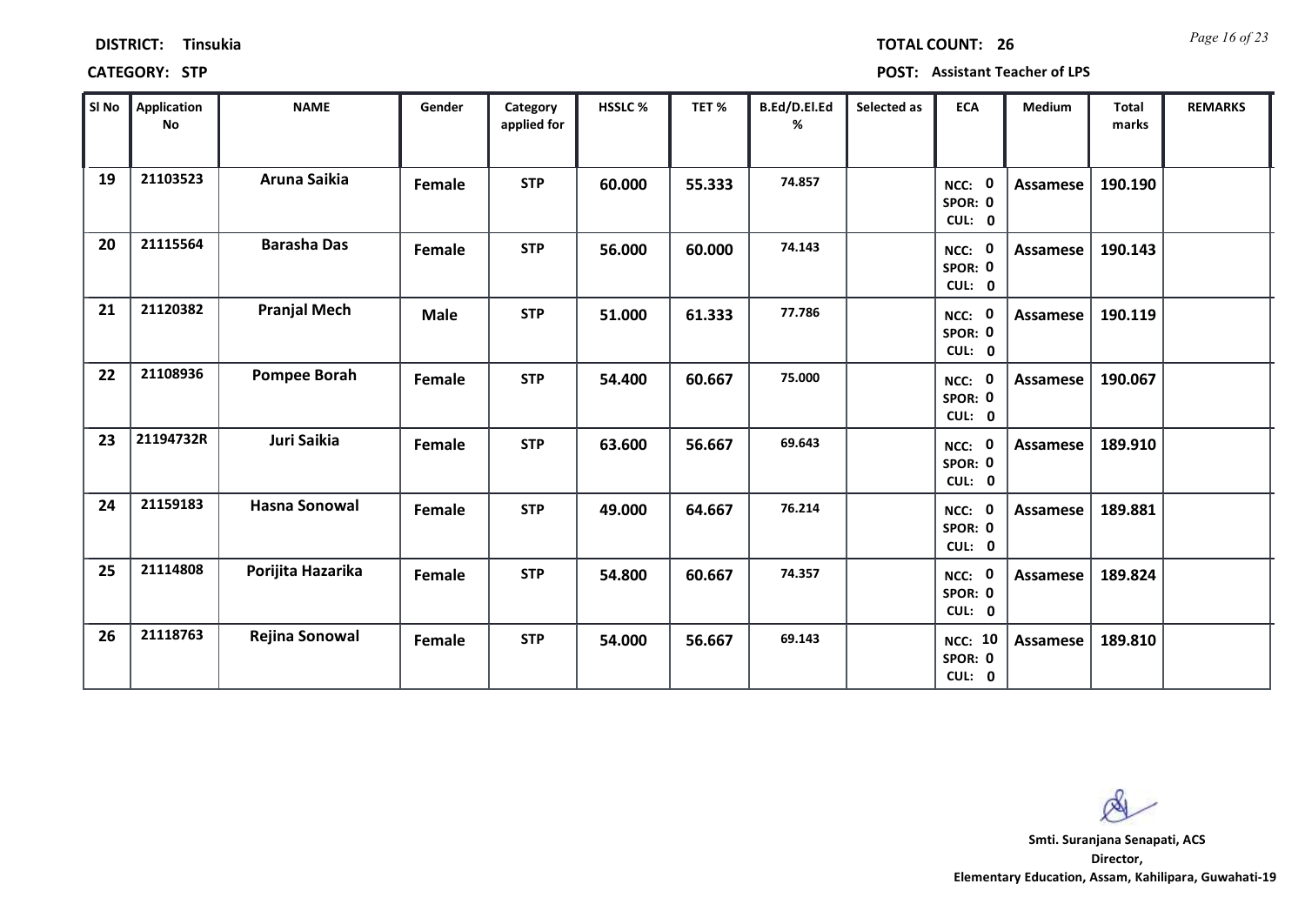*Page 17 of 23* **TOTAL COUNT: 1**

**DISTRICT: Tinsukia**

**CATEGORY: STP POST: Assistant Teacher of LPS**

| ∥SI No | Application<br>No | <b>NAME</b>         | Gender | Category<br>applied for | <b>HSSLC %</b> | TET %  | B.Ed/D.El.Ed<br>% | Selected as | <b>ECA</b>      | <b>Medium</b> | Total<br>marks | <b>REMARKS</b> |
|--------|-------------------|---------------------|--------|-------------------------|----------------|--------|-------------------|-------------|-----------------|---------------|----------------|----------------|
|        |                   |                     |        |                         |                |        |                   |             |                 |               |                |                |
|        | 21197618R         | Dibyanita Mushahary | Female | <b>STP</b>              | 72.400         | 56.000 | 82.500            |             | NCC:<br>SPOR: 0 | Hindi         | 210.900        |                |
|        |                   |                     |        |                         |                |        |                   |             | CUL: 0          |               |                |                |

 $\infty$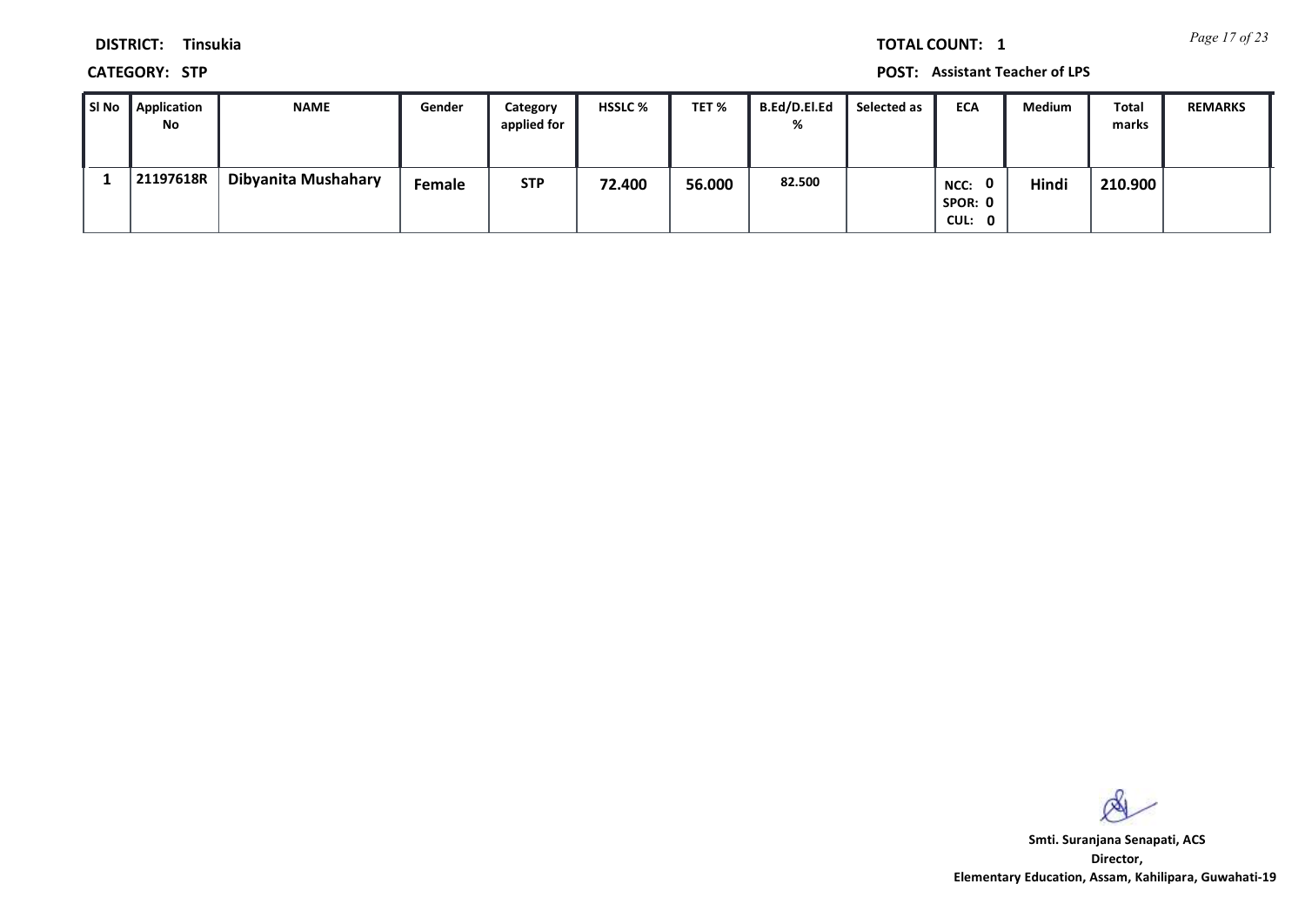| <b>DISTRICT:</b> | <b>Tinsukia</b> |
|------------------|-----------------|
|------------------|-----------------|

*Page 18 of 23* **TOTAL COUNT: 43**

| SI <sub>No</sub>        | <b>Application</b><br>No | <b>NAME</b>             | Gender      | Category<br>applied for | HSSLC % | TET %  | B.Ed/D.El.Ed<br>% | Selected as          | <b>ECA</b>                  | <b>Medium</b>   | <b>Total</b><br>marks | <b>REMARKS</b> |
|-------------------------|--------------------------|-------------------------|-------------|-------------------------|---------|--------|-------------------|----------------------|-----------------------------|-----------------|-----------------------|----------------|
| $\mathbf{1}$            | 21175964R                | <b>Durga Chetry</b>     | Female      | OBC/MOBC                | 87.200  | 62.000 | 82.700            | Women<br>Reservation | NCC: 0<br>SPOR: 0<br>CUL: 0 | Assamese        | 231.900               |                |
| $\overline{2}$          | 21108953                 | Nayanjyoti Moran        | Female      | OBC/MOBC                | 88.400  | 60.000 | 81.700            | Women<br>Reservation | NCC: 0<br>SPOR: 0<br>CUL: 0 | Assamese        | 230.100               |                |
| $\overline{\mathbf{3}}$ | 21183783R                | <b>Puja Chetry</b>      | Female      | OBC/MOBC                | 82.000  | 62.667 | 80.500            | Women<br>Reservation | NCC: 0<br>SPOR: 0<br>CUL: 0 | <b>Assamese</b> | 225.167               |                |
| 4                       | 21172811R                | <b>Sunita Das</b>       | Female      | <b>UR</b>               | 79.200  | 69.333 | 74.786            | Women<br>Reservation | NCC: 0<br>SPOR: 0<br>CUL: 0 | Assamese        | 223.319               |                |
| 5                       | 21207851R                | <b>Mallika Adhikary</b> | Female      | <b>UR</b>               | 76.600  | 67.333 | 78.650            | Women<br>Reservation | NCC: 0<br>SPOR: 0<br>CUL: 0 | <b>Assamese</b> | 222.583               |                |
| 6                       | 21180881R                | Roshan Sharma           | <b>Male</b> | <b>EWS</b>              | 80.600  | 66.000 | 74.550            |                      | NCC: 0<br>SPOR: 0<br>CUL: 0 | <b>Assamese</b> | 221.150               |                |
| $\overline{\mathbf{z}}$ | 21174473R                | <b>Dipantor Sonowal</b> | <b>Male</b> | <b>STP</b>              | 76.400  | 68.000 | 76.550            |                      | NCC: 0<br>SPOR: 0<br>CUL: 0 | Assamese        | 220.950               |                |
| 8                       | 21191664R                | Pratiksha Moran         | Female      | OBC/MOBC                | 78.200  | 70.000 | 70.900            | Women<br>Reservation | NCC: 0<br>SPOR: 0<br>CUL: 0 | <b>Assamese</b> | 219.100               |                |
| 9                       | 21189364R                | <b>Mrinal Gogoi</b>     | <b>Male</b> | OBC/MOBC                | 79.200  | 61.333 | 78.100            |                      | NCC: 0<br>SPOR: 0<br>CUL: 0 | Assamese        | 218.633               |                |

 $\infty$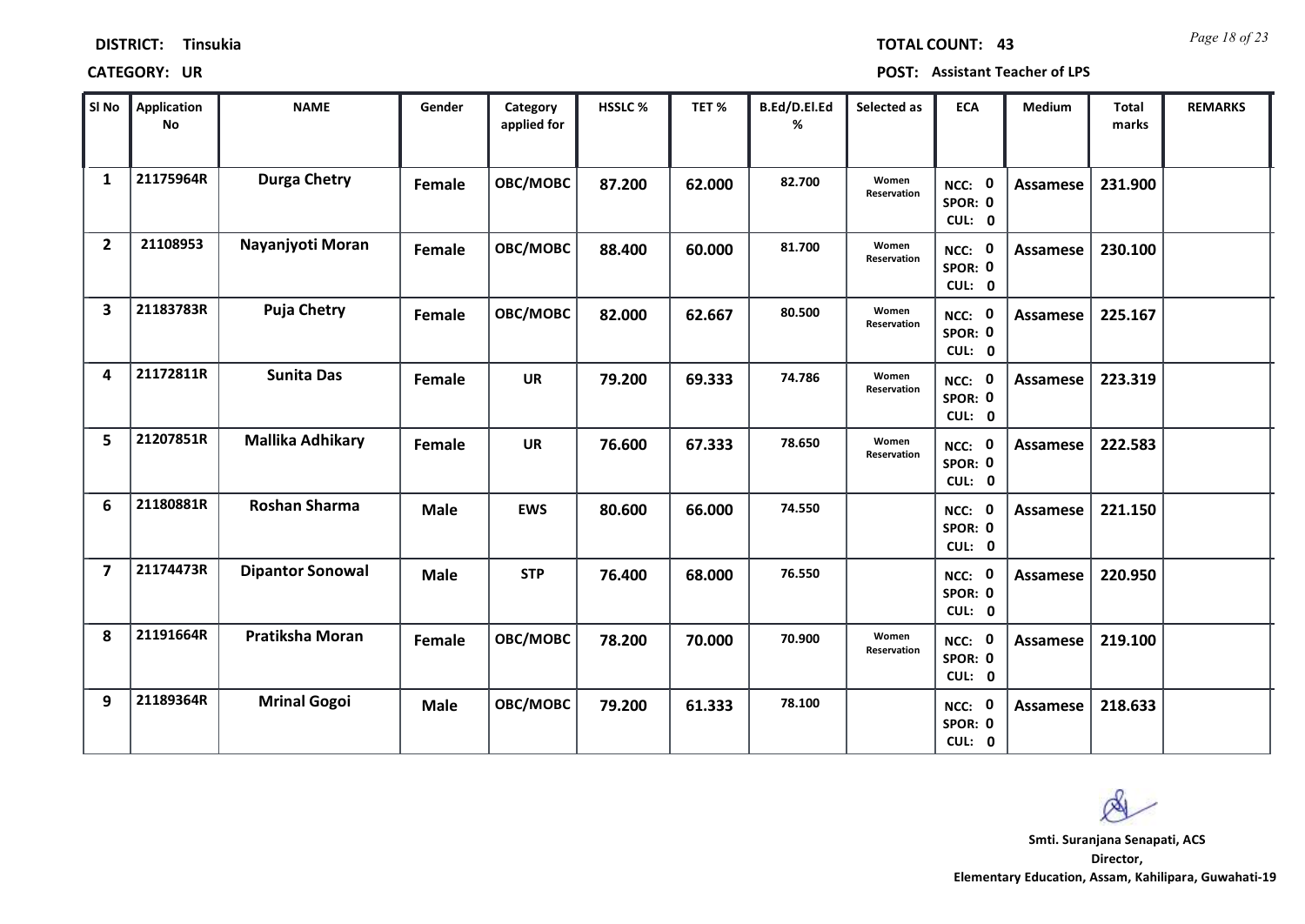*Page 19 of 23* **TOTAL COUNT: 43**

| SI No | Application<br>No | <b>NAME</b>               | Gender      | Category<br>applied for | <b>HSSLC %</b> | TET%   | B.Ed/D.El.Ed<br>% | Selected as          | <b>ECA</b>                  | <b>Medium</b>   | <b>Total</b><br>marks | <b>REMARKS</b> |
|-------|-------------------|---------------------------|-------------|-------------------------|----------------|--------|-------------------|----------------------|-----------------------------|-----------------|-----------------------|----------------|
| 10    | 21201114R         | <b>Kangan Marpache</b>    | Female      | OBC/MOBC                | 83.000         | 61.333 | 74.300            | Women<br>Reservation | NCC: 0<br>SPOR: 0<br>CUL: 0 | <b>Assamese</b> | 218.633               |                |
| 11    | 21178616R         | <b>Prity Tamuli</b>       | Female      | OBC/MOBC                | 74.400         | 60.000 | 83.750            | Women<br>Reservation | NCC: 0<br>SPOR: 0<br>CUL: 0 | Assamese        | 218.150               |                |
| 12    | 21180589R         | <b>Ambed Kumar Dolley</b> | <b>Male</b> | <b>STP</b>              | 77.200         | 63.333 | 74.750            |                      | NCC: 0<br>SPOR: 0<br>CUL: 0 | Assamese        | 215.283               |                |
| 13    | 21174333R         | Rituparna Upadhyay        | Female      | <b>UR</b>               | 87.800         | 65.333 | 61.556            | Women<br>Reservation | NCC: 0<br>SPOR: 0<br>CUL: 0 | Assamese        | 214.689               |                |
| 14    | 21177797R         | Pankaj Newar              | <b>Male</b> | OBC/MOBC                | 78.400         | 61.333 | 74.786            |                      | NCC: 0<br>SPOR: 0<br>CUL: 0 | Assamese        | 214.519               |                |
| 15    | 21191496R         | Chanda Upadhyaya          | Female      | <b>EWS</b>              | 82.000         | 62.000 | 70.333            | Women<br>Reservation | NCC: 0<br>SPOR: 0<br>CUL: 0 | Assamese        | 214.333               |                |
| 16    | 21109180          | <b>Ripan Moran</b>        | <b>Male</b> | <b>OBC/MOBC</b>         | 69.400         | 64.000 | 80.650            |                      | NCC: 0<br>SPOR: 0<br>CUL: 0 | Assamese        | 214.050               |                |
| 17    | 21186191R         | <b>Utpal Boruah</b>       | <b>Male</b> | OBC/MOBC                | 78.800         | 61.333 | 73.600            |                      | NCC: 0<br>SPOR: 0<br>CUL: 0 | <b>Assamese</b> | 213.733               |                |
| 18    | 21177811R         | Sarita Acharya            | Female      | <b>EWS</b>              | 77.200         | 65.333 | 70.700            | Women<br>Reservation | NCC: 0<br>SPOR: 0<br>CUL: 0 | Assamese        | 213.233               |                |

 $\infty$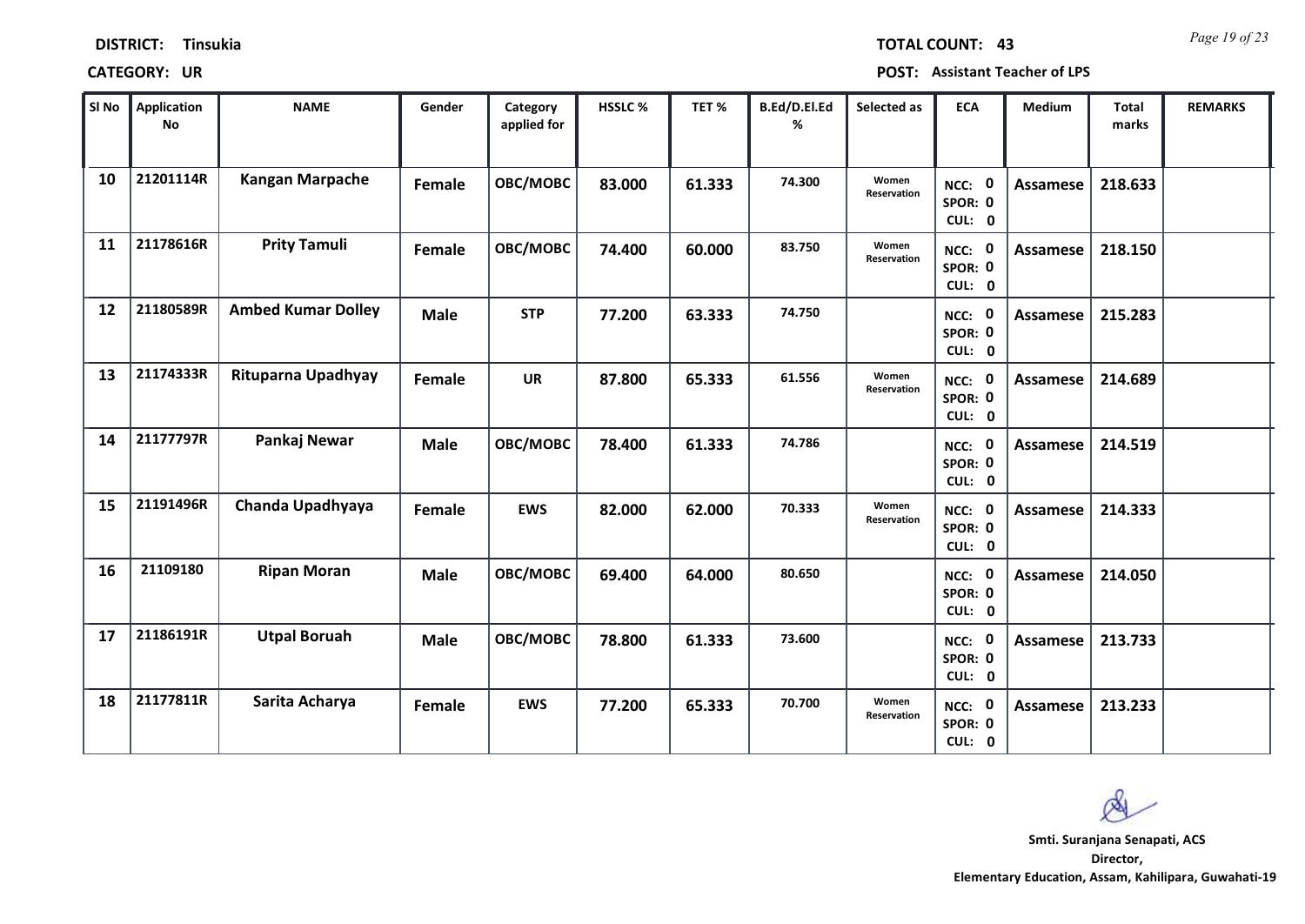| <b>DISTRICT:</b> | <b>Tinsukia</b> |
|------------------|-----------------|
|------------------|-----------------|

*Page 20 of 23* **TOTAL COUNT: 43**

| SI No | <b>Application</b><br>No | <b>NAME</b>                | Gender      | Category<br>applied for | <b>HSSLC %</b> | TET %  | B.Ed/D.El.Ed<br>% | Selected as          | <b>ECA</b>                  | <b>Medium</b>   | <b>Total</b><br>marks | <b>REMARKS</b> |
|-------|--------------------------|----------------------------|-------------|-------------------------|----------------|--------|-------------------|----------------------|-----------------------------|-----------------|-----------------------|----------------|
| 19    | 21182585R                | <b>Bindu Kumari</b>        | Female      | OBC/MOBC                | 76.000         | 61.333 | 75.900            | Women<br>Reservation | NCC: 0<br>SPOR: 0<br>CUL: 0 | Assamese        | 213.233               |                |
| 20    | 21171885R                | Priya Kurmi                | Female      | OBC/MOBC                | 78.400         | 67.333 | 67.444            | Women<br>Reservation | NCC: 0<br>SPOR: 0<br>CUL: 0 | Assamese        | 213.178               |                |
| 21    | 21183453R                | Lohit Krishna<br>Upadhyaya | <b>Male</b> | <b>UR</b>               | 75.800         | 61.333 | 75.050            |                      | NCC: 0<br>SPOR: 0<br>CUL: 0 | <b>Assamese</b> | 212.183               |                |
| 22    | 21207699R                | <b>Bornali Gogoi</b>       | Female      | OBC/MOBC                | 67.400         | 62.667 | 81.800            |                      | NCC: 0<br>SPOR: 0<br>CUL: 0 | Assamese        | 211.867               |                |
| 23    | 21177630R                | <b>Barnali Talukdar</b>    | Female      | <b>EWS</b>              | 62.800         | 70.000 | 78.929            |                      | NCC: 0<br>SPOR: 0<br>CUL: 0 | Assamese        | 211.729               |                |
| 24    | 21199676R                | Tulika Senapoti            | Female      | OBC/MOBC                | 76.000         | 64.667 | 70.800            |                      | NCC: 0<br>SPOR: 0<br>CUL: 0 | Assamese        | 211.467               |                |
| 25    | 21106926                 | <b>Pahari Chetia</b>       | Female      | OBC/MOBC                | 64.400         | 66.000 | 81.050            |                      | NCC: 0<br>SPOR: 0<br>CUL: 0 | Assamese        | 211.450               |                |
| 26    | 21205910R                | Zaidul Islam Khan          | <b>Male</b> | <b>EWS</b>              | 86.200         | 61.333 | 63.143            |                      | NCC: 0<br>SPOR: 0<br>CUL: 0 | <b>Assamese</b> | 210.676               | Withheld       |
| 27    | 21185896R                | Karabi Kurmi               | Female      | OBC/MOBC                | 77.400         | 61.333 | 71.786            |                      | NCC: 0<br>SPOR: 0<br>CUL: 0 | Assamese        | 210.519               |                |

 $\infty$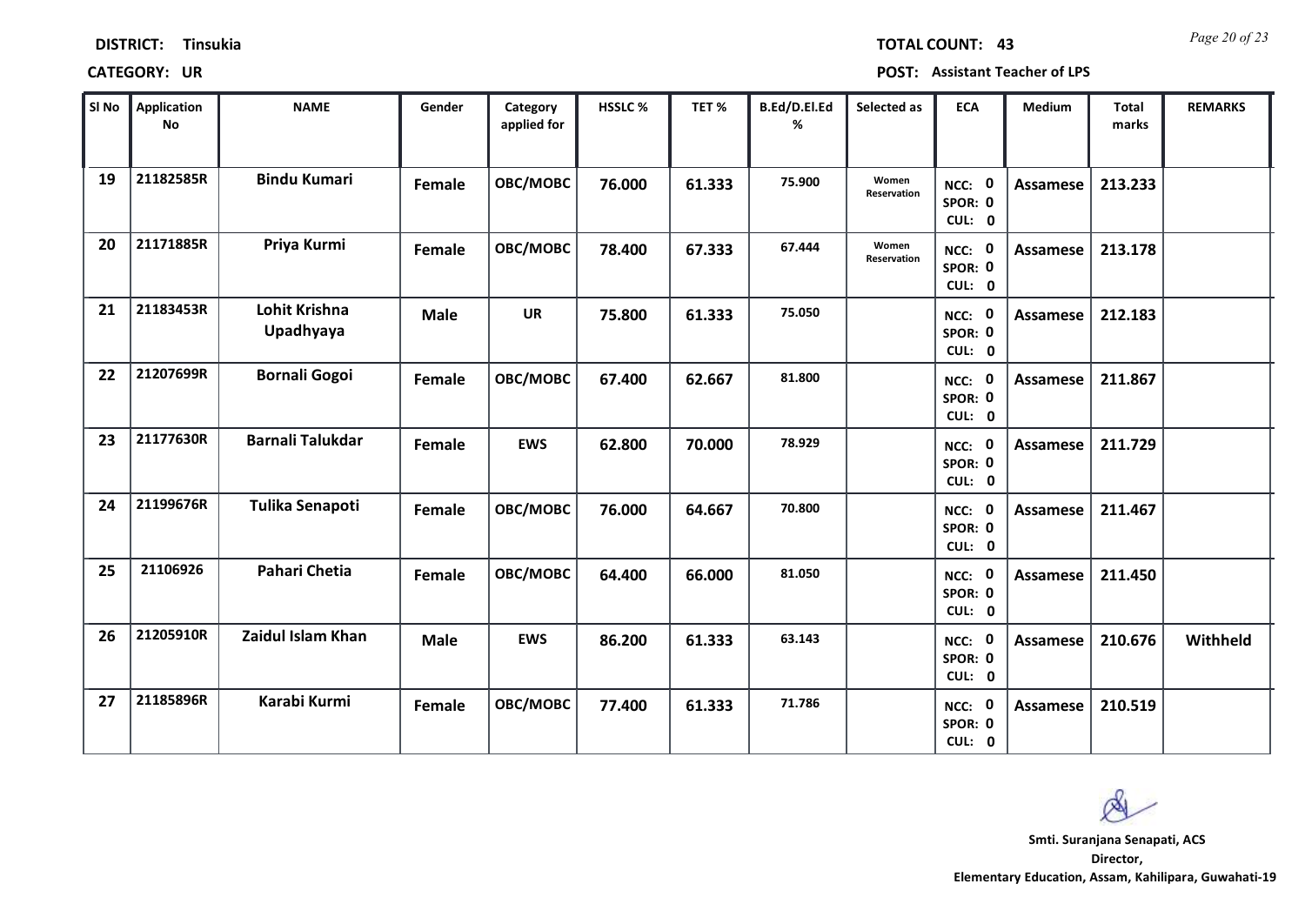| <b>DISTRICT:</b> | <b>Tinsukia</b> |
|------------------|-----------------|
|------------------|-----------------|

*Page 21 of 23* **TOTAL COUNT: 43**

| SI <sub>No</sub> | Application<br>No | <b>NAME</b>                | Gender      | Category<br>applied for | <b>HSSLC %</b> | TET %  | B.Ed/D.El.Ed<br>% | Selected as | <b>ECA</b>                  | <b>Medium</b>   | Total<br>marks | <b>REMARKS</b> |
|------------------|-------------------|----------------------------|-------------|-------------------------|----------------|--------|-------------------|-------------|-----------------------------|-----------------|----------------|----------------|
| 28               | 21180218R         | <b>Mayuri Moran</b>        | Female      | OBC/MOBC                | 67.400         | 65.333 | 77.150            |             | NCC: 0<br>SPOR: 0<br>CUL: 0 | <b>Assamese</b> | 209.883        |                |
| 29               | 21165404R         | <b>Pranjal Pratim Deka</b> | <b>Male</b> | <b>UR</b>               | 67.400         | 67.333 | 75.071            |             | NCC: 0<br>SPOR: 0<br>CUL: 0 | Assamese        | 209.805        |                |
| 30               | 21187991R         | Krishna Hazarika           | Female      | <b>STP</b>              | 82.200         | 64.000 | 63.333            |             | NCC: 0<br>SPOR: 0<br>CUL: 0 | <b>Assamese</b> | 209.533        |                |
| 31               | 21116583          | Jayeeta Mali               | Female      | <b>OBC/MOBC</b>         | 58.800         | 68.667 | 81.550            |             | NCC: 0<br>SPOR: 0<br>CUL: 0 | <b>Assamese</b> | 209.017        |                |
| 32               | 21179351R         | Pallab Jyoti Saikia        | <b>Male</b> | OBC/MOBC                | 76.400         | 62.667 | 69.778            |             | NCC: 0<br>SPOR: 0<br>CUL: 0 | <b>Assamese</b> | 208.844        |                |
| 33               | 21168232R         | Gitimoni Chutia            | Female      | OBC/MOBC                | 63.600         | 64.667 | 80.571            |             | NCC: 0<br>SPOR: 0<br>CUL: 0 | <b>Assamese</b> | 208.838        |                |
| 34               | 21169330R         | <b>Pinky Konwar</b>        | Female      | <b>OBC/MOBC</b>         | 75.000         | 61.333 | 72.450            |             | NCC: 0<br>SPOR: 0<br>CUL: 0 | <b>Assamese</b> | 208.783        |                |
| 35               | 21167096R         | Sikha Kalita               | Female      | <b>UR</b>               | 70.400         | 60.667 | 77.450            |             | NCC: 0<br>SPOR: 0<br>CUL: 0 | <b>Assamese</b> | 208.517        |                |
| 36               | 21194180R         | <b>Rituparna Das</b>       | Female      | OBC/MOBC                | 73.400         | 62.000 | 73.050            |             | NCC: 0<br>SPOR: 0<br>CUL: 0 | Assamese        | 208.450        |                |

 $\infty$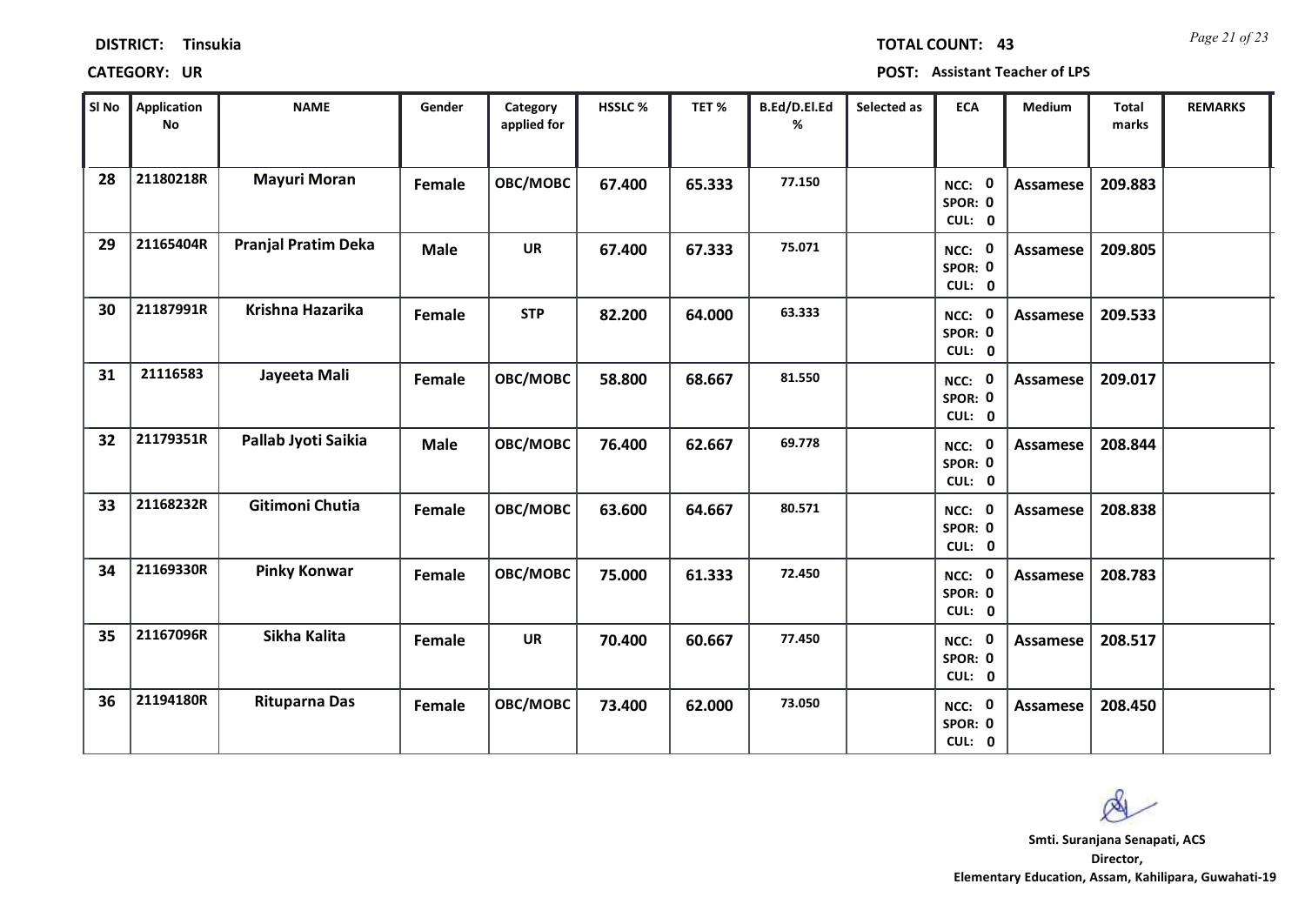| <b>DISTRICT:</b><br><b>Tinsukia</b> |  |
|-------------------------------------|--|
|-------------------------------------|--|

**CATEGORY: UR POST: Assistant Teacher of LPS**

| SI No | Application<br>No | <b>NAME</b>        | Gender      | Category<br>applied for | <b>HSSLC %</b> | TET %  | B.Ed/D.El.Ed<br>℅ | Selected as | <b>ECA</b>                          | <b>Medium</b>   | <b>Total</b><br>marks | <b>REMARKS</b> |
|-------|-------------------|--------------------|-------------|-------------------------|----------------|--------|-------------------|-------------|-------------------------------------|-----------------|-----------------------|----------------|
| 37    | 21174355R         | Juri Baruah Deka   | Female      | OBC/MOBC                | 66.800         | 66.000 | 75.300            |             | NCC: 0<br>SPOR: 0<br>CUL: 0         | Assamese        | 208.100               |                |
| 38    | 21172586R         | Rafiqul Islam      | <b>Male</b> | <b>EWS</b>              | 62.000         | 70.667 | 75.200            |             | NCC: 0<br>SPOR: 0<br>CUL: 0         | Assamese        | 207.867               |                |
| 39    | 21168776R         | Chimi Dutta        | Female      | OBC/MOBC                | 69.600         | 63.333 | 74.857            |             | NCC: 0<br>SPOR: 0<br>CUL: 0         | Assamese        | 207.790               |                |
| 40    | 21196205R         | Manashi Boruah     | Female      | OBC/MOBC                | 71.600         | 61.333 | 74.850            |             | - 0<br>NCC:<br>SPOR: 0<br>CUL: 0    | Assamese        | 207.783               |                |
| 41    | 21130510          | Dhruba Jyoti Gogoi | <b>Male</b> | OBC/MOBC                | 73.600         | 62.667 | 71.350            |             | NCC: 0<br>SPOR: 0<br>CUL: 0         | Assamese        | 207.617               |                |
| 42    | 21202563R         | Sanchita Sharma    | Female      | <b>UR</b>               | 70.400         | 67.333 | 69.667            |             | NCC: 0<br>SPOR: 0<br>CUL: 0         | Assamese        | 207.400               |                |
| 43    | 21192917R         | <b>Daisy Moran</b> | Female      | OBC/MOBC                | 64.000         | 62.000 | 71.357            |             | NCC: 0<br>SPOR: 0<br><b>CUL: 10</b> | <b>Assamese</b> | 207.357               |                |

 $\infty$